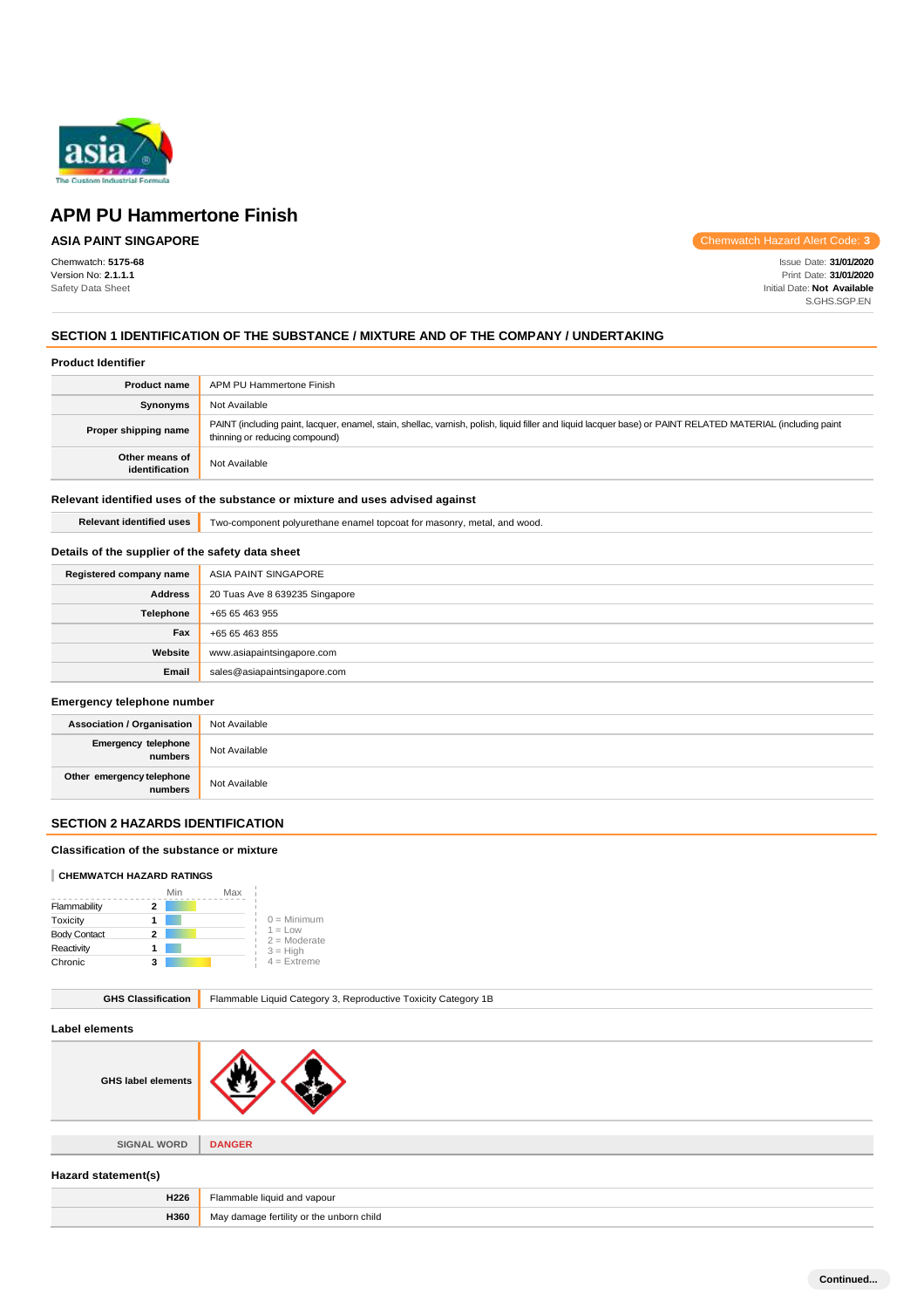### **Precautionary statement(s) Prevention**

| P201 | Obtain special instructions before use.                                                        |
|------|------------------------------------------------------------------------------------------------|
| P210 | Keep away from heat, hot surfaces, sparks, open flames and other ignition sources. No smoking. |
| P233 | Keep container tightly closed.                                                                 |
| P280 | Wear protective gloves/protective clothing/eye protection/face protection.                     |
| P240 | Ground/bond container and receiving equipment.                                                 |
| P241 | Use explosion-proof electrical/ventilating/lighting/intrinsically safe equipment.              |
| P242 | Use only non-sparking tools.                                                                   |
| P243 | Take precautionary measures against static discharge.                                          |

### **Precautionary statement(s) Response**

| P308+P313      | IF exposed or concerned: Get medical advice/attention.                                              |
|----------------|-----------------------------------------------------------------------------------------------------|
| P370+P378      | In case of fire: Use alcohol resistant foam or normal protein foam for extinction.                  |
| P303+P361+P353 | IF ON SKIN (or hair): Take off immediately all contaminated clothing. Rinse skin with water/shower. |

#### **Precautionary statement(s) Storage**

| P403+P235 | Store in a well-ventilated place. Keep cool. |
|-----------|----------------------------------------------|
| P405      | Store locked up.                             |

#### **Precautionary statement(s) Disposal**

**P501** Dispose of contents/container to authorised chemical landfill or if organic to high temperature incineration

### **SECTION 3 COMPOSITION / INFORMATION ON INGREDIENTS**

#### **Substances**

See section below for composition of Mixtures

#### **Mixtures**

| <b>CAS No</b> | %[weight] | Name                                       |
|---------------|-----------|--------------------------------------------|
| 123-86-4      | <5        | n-butyl acetate                            |
| 111-15-9      | <5        | 2-ethoxyethyl acetate                      |
| 64742-95-6.   | <5        | naphtha petroleum, light aromatic solvent  |
| 1330-20-7     | - < 1     | xylene                                     |
|               | balance   | Ingredients determined not to be hazardous |

# **SECTION 4 FIRST AID MEASURES**

# **Description of first aid measures**

| <b>Eye Contact</b>  | If this product comes in contact with the eyes:<br>Wash out immediately with fresh running water.<br>Ensure complete irrigation of the eye by keeping eyelids apart and away from eye and moving the eyelids by occasionally lifting the upper and lower lids.<br>Seek medical attention without delay; if pain persists or recurs seek medical attention.<br>Removal of contact lenses after an eye injury should only be undertaken by skilled personnel.                                                                                                                                                                                                                                                      |
|---------------------|------------------------------------------------------------------------------------------------------------------------------------------------------------------------------------------------------------------------------------------------------------------------------------------------------------------------------------------------------------------------------------------------------------------------------------------------------------------------------------------------------------------------------------------------------------------------------------------------------------------------------------------------------------------------------------------------------------------|
| <b>Skin Contact</b> | If skin or hair contact occurs:<br>Flush skin and hair with running water (and soap if available).<br>▶ Seek medical attention in event of irritation.                                                                                                                                                                                                                                                                                                                                                                                                                                                                                                                                                           |
| Inhalation          | If fumes or combustion products are inhaled remove from contaminated area.<br>Lay patient down. Keep warm and rested.<br>Prostheses such as false teeth, which may block airway, should be removed, where possible, prior to initiating first aid procedures.<br>▶ Apply artificial respiration if not breathing, preferably with a demand valve resuscitator, bag-valve mask device, or pocket mask as trained. Perform CPR if<br>necessary.<br>Transport to hospital, or doctor.                                                                                                                                                                                                                               |
| Ingestion           | If swallowed do NOT induce vomiting.<br>If vomiting occurs, lean patient forward or place on left side (head-down position, if possible) to maintain open airway and prevent aspiration.<br>Observe the patient carefully.<br>Never give liquid to a person showing signs of being sleepy or with reduced awareness; i.e. becoming unconscious.<br>Give water to rinse out mouth, then provide liquid slowly and as much as casualty can comfortably drink.<br>$\triangleright$ Seek medical advice.<br>Avoid giving milk or oils.<br>Avoid giving alcohol.<br>If spontaneous vomiting appears imminent or occurs, hold patient's head down, lower than their hips to help avoid possible aspiration of vomitus. |

### **Indication of any immediate medical attention and special treatment needed**

Any material aspirated during vomiting may produce lung injury. Therefore emesis should not be induced mechanically or pharmacologically. Mechanical means should be used if it is considered necessary to evacuate the stomach contents; these include gastric lavage after endotracheal intubation. If spontaneous vomiting has occurred after ingestion, the patient should be monitored for difficult breathing, as adverse effects of aspiration into the lungs may be delayed up to 48 hours. For acute or short term repeated exposures to ethylene glycol:

**Continued...**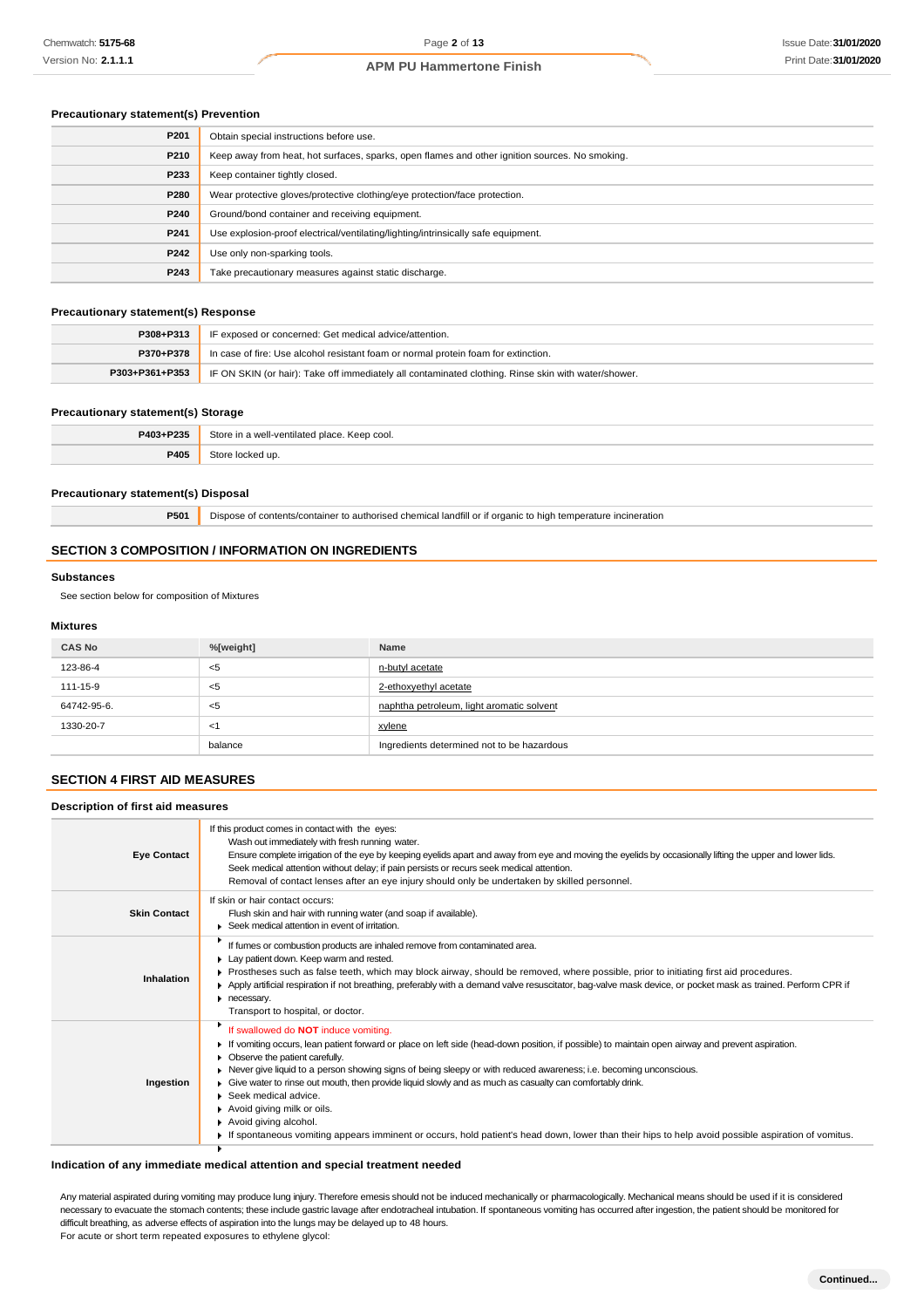**Continued...**

### **APM PU Hammertone Finish**

Early treatment of ingestion is important. Ensure emesis is satisfactory.

Test and correct for metabolic acidosis and hypocalcaemia.

Apply sustained diuresis when possible with hypertonic mannitol.

Evaluate renal status and begin haemodialysis if indicated. [I.L.O]

Rapid absorption is an indication that emesis or lavage is effective only in the first few hours. Cathartics and charcoal are generally not effective.

Correct acidosis, fluid/electrolyte balance and respiratory depression in the usual manner. Systemic acidosis (below 7.2) can be treated with intravenous sodium bicarbonate solution. Ethanol therapy prolongs the half-life of ethylene glycol and reduces the formation of toxic metabolites.

Pyridoxine and thiamine are cofactors for ethylene glycol metabolism and should be given (50 to 100 mg respectively) intramuscularly, four times per day for 2 days.

Magnesium is also a cofactor and should be replenished. The status of 4-methylpyrazole, in the treatment regime, is still uncertain. For clearance of the material and its metabolites, haemodialysis is much superior to peritoneal dialysis.

#### [Ellenhorn and Barceloux: Medical Toxicology]

It has been suggested that there is a need for establishing a new biological exposure limit before a workshift that is clearly below 100 mmol ethoxy-acetic acids per mole creatinine in morning urine of people occupationally exposed to ethylene glycol ethers. This arises from the finding that an increase in urinary stones may be associated with such exposures.

*Laitinen J., et al: Occupational & Environmental Medicine 1996; 53, 595-600*

For acute or short term repeated exposures to xylene:

Gastro-intestinal absorption is significant with ingestions. For ingestions exceeding 1-2 ml (xylene)/kg, intubation and lavage with cuffed endotracheal tube is recommended. The use of charcoal and cathartics is equivocal.

Pulmonary absorption is rapid with about 60-65% retained at rest.

Primary threat to life from ingestion and/or inhalation, is respiratory failure.

Patients should be quickly evaluated for signs of respiratory distress (e.g. cyanosis, tachypnoea, intercostal retraction, obtundation) and given oxygen. Patients with inadequate tidal volumes or poor arterial blood gases (pO2 < 50 mm Hg or pCO2 > 50 mm Hg) should be intubated.

Arrhythmias complicate some hydrocarbon ingestion and/or inhalation and electrocardiographic evidence of myocardial injury has been reported; intravenous lines and cardiac monitors should be established in obviously symptomatic patients. The lungs excrete inhaled solvents, so that hyperventilation improves clearance.

A chest x-ray should be taken immediately after stabilisation of breathing and circulation to document aspiration and detect the presence of pneumothorax.

Epinephrine (adrenalin) is not recommended for treatment of bronchospasm because of potential myocardial sensitisation to catecholamines. Inhaled cardioselective bronchodilators (e.g. Alupent, Salbutamol) are the preferred agents, with aminophylline a second choice.

BIOLOGICAL EXPOSURE INDEX - BEI

These represent the determinants observed in specimens collected from a healthy worker exposed at the Exposure Standard (ES or TLV):

| Determinant                    | Index                | Sampling Time       | Comments |
|--------------------------------|----------------------|---------------------|----------|
| Methylhippu-ric acids in urine | 1.5 gm/gm creatinine | End of shift        |          |
|                                | 2 mg/min             | Last 4 hrs of shift |          |

# **SECTION 5 FIREFIGHTING MEASURES**

#### **Extinguishing media**

| $\triangleright$ Foam.                   |
|------------------------------------------|
| Dry chemical powder.                     |
| ▶ BCF (where regulations permit).        |
| Carbon dioxide.                          |
| ▶ Water spray or fog - Large fires only. |
|                                          |

#### **Special hazards arising from the substrate or mixture**

| Fire Incompatibility |  |
|----------------------|--|

**Fire Incompatibility**  $\rightarrow$  Avoid contamination with oxidising agents i.e. nitrates, oxidising acids, chlorine bleaches, pool chlorine etc. as ignition may result

#### **Advice for firefighters**

| <b>Fire Fighting</b>         | Alert Fire Brigade and tell them location and nature of hazard.<br>May be violently or explosively reactive.<br>Wear breathing apparatus plus protective gloves.<br>Prevent, by any means available, spillage from entering drains or water course.<br>If safe, switch off electrical equipment until vapour fire hazard removed.<br>Use water delivered as a fine spray to control fire and cool adjacent area.<br>Avoid spraying water onto liquid pools.<br><b>DO NOT</b> approach containers suspected to be hot.<br>Cool fire exposed containers with water spray from a protected location.<br>If safe to do so, remove containers from path of fire. |
|------------------------------|-------------------------------------------------------------------------------------------------------------------------------------------------------------------------------------------------------------------------------------------------------------------------------------------------------------------------------------------------------------------------------------------------------------------------------------------------------------------------------------------------------------------------------------------------------------------------------------------------------------------------------------------------------------|
| <b>Fire/Explosion Hazard</b> | Liquid and vapour are flammable.<br>Moderate fire hazard when exposed to heat or flame.<br>Vapour forms an explosive mixture with air.<br>Moderate explosion hazard when exposed to heat or flame.<br>Vapour may travel a considerable distance to source of ignition.<br>Heating may cause expansion or decomposition leading to violent rupture of containers.<br>On combustion, may emit toxic fumes of carbon monoxide (CO).<br>Combustion products include,: carbon monoxide (CO), carbon dioxide (CO2), other pyrolysis products typical of burning organic material                                                                                  |

# **SECTION 6 ACCIDENTAL RELEASE MEASURES**

### **Personal precautions, protective equipment and emergency procedures**

| <b>Minor Spills</b> | Remove all ignition sources.<br>Clean up all spills immediately.<br>Avoid breathing vapours and contact with skin and eyes.<br>Control personal contact with the substance, by using protective equipment.<br>Contain and absorb small quantities with vermiculite or other absorbent material.<br>Wipe up.<br>Collect residues in a flammable waste container. |
|---------------------|-----------------------------------------------------------------------------------------------------------------------------------------------------------------------------------------------------------------------------------------------------------------------------------------------------------------------------------------------------------------|
| <b>Major Spills</b> | Clear area of personnel and move upwind.<br>Alert Fire Brigade and tell them location and nature of hazard.<br>May be violently or explosively reactive.<br>Wear breathing apparatus plus protective gloves.<br>Prevent, by any means available, spillage from entering drains or water course.<br>Consider evacuation (or protect in place).                   |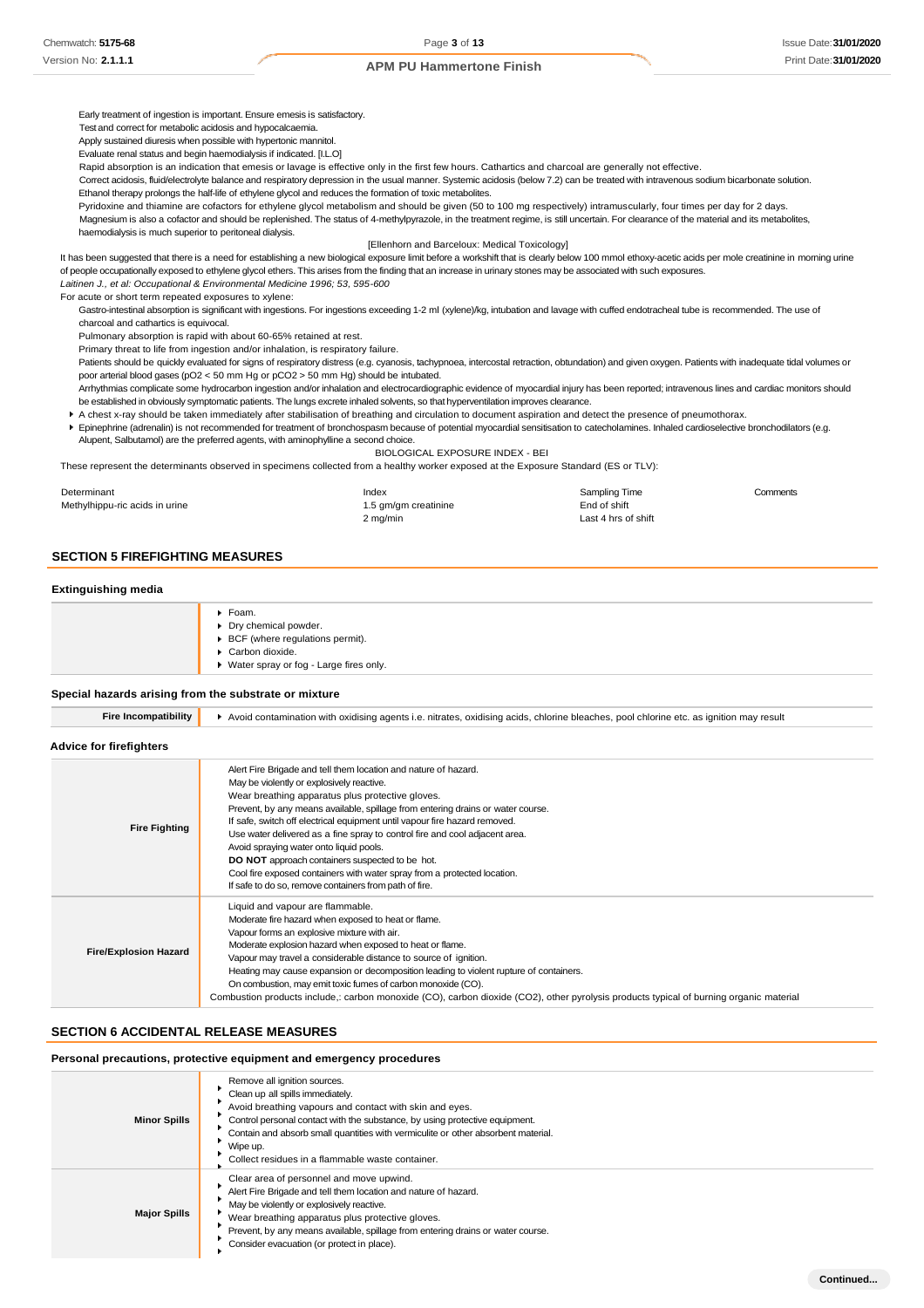|                                       | No smoking, naked lights or ignition sources.                              |  |
|---------------------------------------|----------------------------------------------------------------------------|--|
|                                       | Increase ventilation.                                                      |  |
|                                       | Stop leak if safe to do so.                                                |  |
|                                       | ▶ Water spray or fog may be used to disperse /absorb vapour.               |  |
|                                       | Contain spill with sand, earth or vermiculite.                             |  |
|                                       | Use only spark-free shovels and explosion proof equipment.                 |  |
|                                       | Collect recoverable product into labelled containers for recycling.        |  |
|                                       | Absorb remaining product with sand, earth or vermiculite.                  |  |
|                                       | Collect solid residues and seal in labelled drums for disposal.            |  |
|                                       | Wash area and prevent runoff into drains.                                  |  |
|                                       | If contamination of drains or waterways occurs, advise emergency services. |  |
|                                       |                                                                            |  |
|                                       | Personal Protective Equipment advice is contained in Section 8 of the SDS. |  |
|                                       |                                                                            |  |
| <b>SECTION 7 HANDLING AND STORAGE</b> |                                                                            |  |
|                                       |                                                                            |  |

| Precautions for safe handling |  |  |
|-------------------------------|--|--|

| Safe handling     | Containers, even those that have been emptied, may contain explosive vapours.<br>Do NOT cut, drill, grind, weld or perform similar operations on or near containers.<br>Avoid all personal contact, including inhalation.<br>Wear protective clothing when risk of overexposure occurs.<br>Use in a well-ventilated area.<br>Prevent concentration in hollows and sumps.<br>DO NOT enter confined spaces until atmosphere has been checked.<br>Avoid smoking, naked lights or ignition sources.<br>Avoid generation of static electricity.<br><b>DO NOT</b> use plastic buckets.<br>Earth all lines and equipment.<br>Use spark-free tools when handling.<br>Avoid contact with incompatible materials.<br>When handling, DO NOT eat, drink or smoke.<br>Keep containers securely sealed when not in use.<br>Avoid physical damage to containers.<br>Always wash hands with soap and water after handling.<br>Work clothes should be laundered separately.<br>Use good occupational work practice.<br>Observe manufacturer's storage and handling recommendations contained within this MSDS.<br>Atmosphere should be regularly checked against established exposure standards to ensure safe working conditions.                                                                                                                                                                                                                                                                                                                                                                                                                                                                                                                                                     |
|-------------------|-----------------------------------------------------------------------------------------------------------------------------------------------------------------------------------------------------------------------------------------------------------------------------------------------------------------------------------------------------------------------------------------------------------------------------------------------------------------------------------------------------------------------------------------------------------------------------------------------------------------------------------------------------------------------------------------------------------------------------------------------------------------------------------------------------------------------------------------------------------------------------------------------------------------------------------------------------------------------------------------------------------------------------------------------------------------------------------------------------------------------------------------------------------------------------------------------------------------------------------------------------------------------------------------------------------------------------------------------------------------------------------------------------------------------------------------------------------------------------------------------------------------------------------------------------------------------------------------------------------------------------------------------------------------------------------------------------------------------------------------------------------------------|
| Other information | Store in original containers in approved flammable liquid storage area.<br>Store away from incompatible materials in a cool, dry, well-ventilated area.<br>DO NOT store in pits, depressions, basements or areas where vapours may be trapped.<br>No smoking, naked lights, heat or ignition sources.<br>Storage areas should be clearly identified, well illuminated, clear of obstruction and accessible only to trained and authorised personnel - adequate security<br>must be provided so that unauthorised personnel do not have access.<br>Store according to applicable regulations for flammable materials for storage tanks, containers, piping, buildings, rooms, cabinets, allowable quantities and<br>minimum storage distances.<br>Use non-sparking ventilation systems, approved explosion proof equipment and intrinsically safe electrical systems.<br>Have appropriate extinguishing capability in storage area (e.g. portable fire extinguishers - dry chemical, foam or carbon dioxide) and flammable gas<br>detectors.<br>Keep adsorbents for leaks and spills readily available.<br>Protect containers against physical damage and check regularly for leaks.<br>Observe manufacturer's storage and handling recommendations contained within this MSDS.<br>In addition, for tank storages (whereappropriate):<br>Store in grounded, properly designed and approved vessels and away from incompatible materials.<br>For bulk storages, consider use of floating roof or nitrogen blanketed vessels; where venting to atmosphere is possible, equip storage tank vents with flame<br>arrestors; inspect tank vents during winter conditions for vapour/ice build-up.<br>Storage tanks should be above ground and diked to hold entire contents. |

# **Conditions for safe storage, including any incompatibilities**

| Suitable container      | Packing as supplied by manufacturer.<br>Plastic containers may only be used if approved for flammable liquid.<br>Check that containers are clearly labelled and free from leaks.<br>For low viscosity materials (i): Drums and jerry cans must be of the non-removable head type. (ii): Where a can is to be used as an inner package, the can<br>must have a screwed enclosure.<br>For materials with a viscosity of at least 2680 cSt. (23 deg. C)<br>For manufactured product having a viscosity of at least 250 cSt. (23 deg. C)<br>Manufactured product that requires stirring before use and having a viscosity of at least 20 cSt (25 deg. C): (i) Removable head packaging; (ii) Cans with<br>friction closures and (iii) low pressure tubes and cartridges may be used.<br>Where combination packages are used, and the inner packages are of glass, there must be sufficient inert cushioning material in contact with inner and outer<br>packages<br>In addition, where inner packagings are glass and contain liquids of packing group I there must be sufficient inert absorbent to absorb any spillage, unless<br>the outer packaging is a close fitting moulded plastic box and the substances are not incompatible with the plastic.                                               |
|-------------------------|----------------------------------------------------------------------------------------------------------------------------------------------------------------------------------------------------------------------------------------------------------------------------------------------------------------------------------------------------------------------------------------------------------------------------------------------------------------------------------------------------------------------------------------------------------------------------------------------------------------------------------------------------------------------------------------------------------------------------------------------------------------------------------------------------------------------------------------------------------------------------------------------------------------------------------------------------------------------------------------------------------------------------------------------------------------------------------------------------------------------------------------------------------------------------------------------------------------------------------------------------------------------------------------------------|
| Storage incompatibility | Vigorous reactions, sometimes amounting to explosions, can result from the contact between aromatic rings and strong oxidising agents.<br>Aromatics can react exothermically with bases and with diazo compounds.<br>For alkyl aromatics:<br>The alkyl side chain of aromatic rings can undergo oxidation by several mechanisms. The most common and dominant one is the attack by oxidation at benzylic<br>carbon as the intermediate formed is stabilised by resonance structure of the ring.<br>Following reaction with oxygen and under the influence of sunlight, a hydroperoxide at the alpha-position to the aromatic ring, is the primary oxidation product<br>formed (provided a hydrogen atom is initially available at this position) - this product is often short-lived but may be stable dependent on the nature of the<br>aromatic substitution; a secondary C-H bond is more easily attacked than a primary C-H bond whilst a tertiary C-H bond is even more susceptible to attack<br>by oxygen<br>Monoalkylbenzenes may subsequently form monocarboxylic acids; alkyl naphthalenes mainly produce the corresponding naphthalene carboxylic acids.<br>Oxidation in the presence of transition metal salts not only accelerates but also selectively decomposes the hydroperoxides. |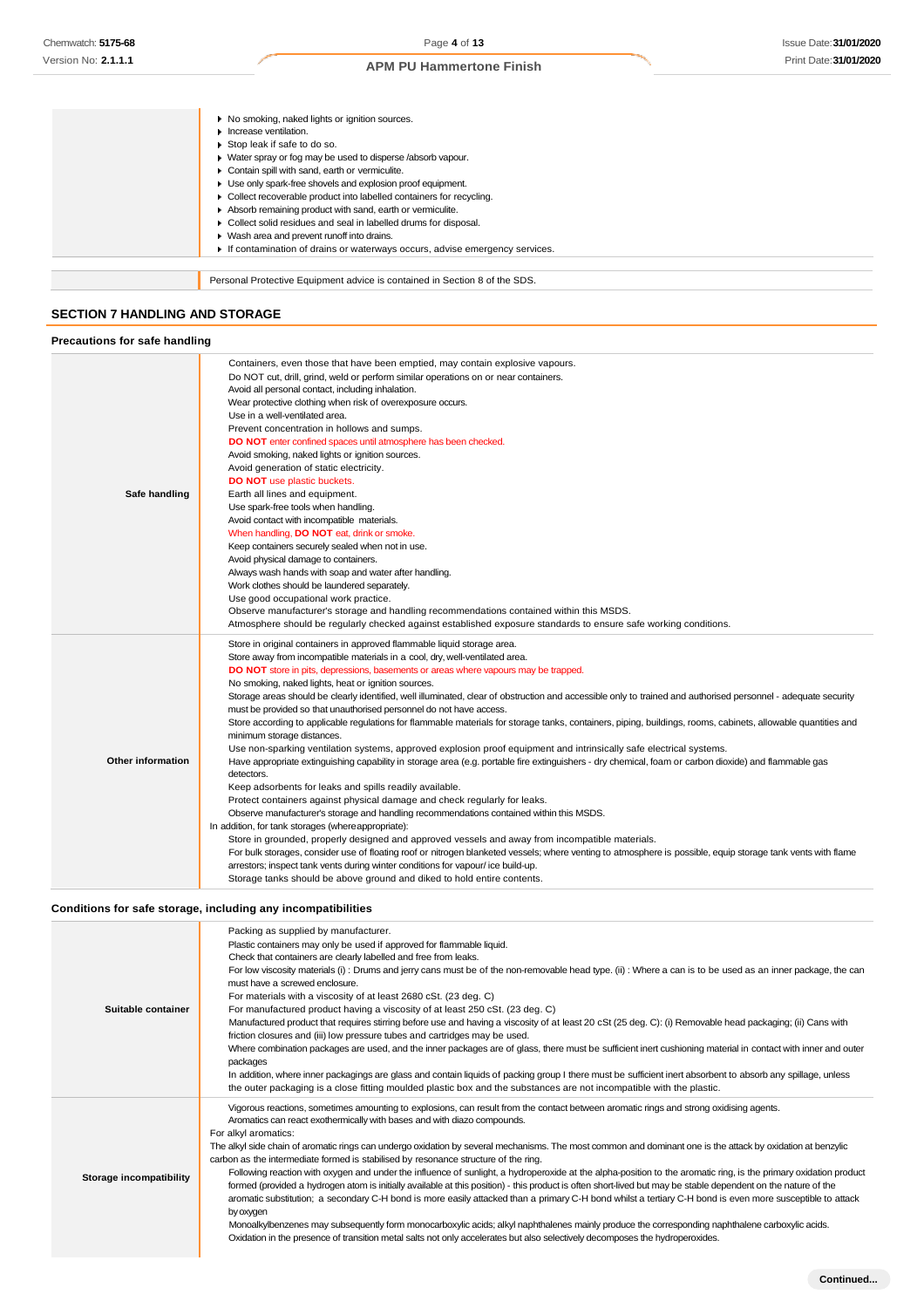Hock-rearrangement by the influence of strong acids converts the hydroperoxides to hemiacetals. Peresters formed from the hydroperoxides undergo Criegee rearrangement easily.

Alkali metals accelerate the oxidation while CO2 as co-oxidant enhances the selectivity.

- Microwave conditions give improved yields of the oxidation products.
- 
- Photo-oxidation products may occur following reaction with hydroxyl radicals and NOx these may be components of photochemical smogs.
- Oxidation of Alkylaromatics: T.S.S Rao and Shubhra Awasthi: E-Journal of Chemistry Vol 4, No. 1, pp 1-13 January 2007
- Avoid reaction with oxidising agents

### **SECTION 8 EXPOSURE CONTROLS / PERSONAL PROTECTION**

#### **Control parameters**

# **OCCUPATIONAL EXPOSURE LIMITS (OEL)**

# **INGREDIENT DATA**

| Source                                                                        | Ingredient            | <b>Material name</b>          | <b>TWA</b>          | <b>STEL</b>         | Peak          | <b>Notes</b>  |
|-------------------------------------------------------------------------------|-----------------------|-------------------------------|---------------------|---------------------|---------------|---------------|
| Singapore Permissible<br><b>Exposure Limits of Toxic</b><br><b>Substances</b> | n-butyl acetate       | n-Butyl acetate               | 713 mg/m3 / 150 ppm | 200 mg/m3 / 950 ppm | Not Available | Not Available |
| Singapore Permissible<br><b>Exposure Limits of Toxic</b><br>Substances        | 2-ethoxyethyl acetate | 2-Ethoxyethyl acetate (EGEEA) | 27 mg/m3 / 5 ppm    | Not Available       | Not Available | Not Available |
| Singapore Permissible<br><b>Exposure Limits of Toxic</b><br>Substances        | xylene                | Xylene                        | 434 mg/m3 / 100 ppm | 150 mg/m3 / 651 ppm | Not Available | Not Available |

# **EMERGENCY LIMITS**

| Ingredient                                   | <b>Material name</b>                                                                                            |          | TEEL-1           | TEEL-2           | TEEL-3           |
|----------------------------------------------|-----------------------------------------------------------------------------------------------------------------|----------|------------------|------------------|------------------|
| n-butyl acetate                              | Butyl acetate, n-                                                                                               |          | Not<br>Available | Not<br>Available | Not<br>Available |
| 2-ethoxyethyl acetate                        | Ethoxyethylacetate, 2-                                                                                          |          | 15 ppm           | 420 ppm          | 2500 ppm         |
| naphtha petroleum, light<br>aromatic solvent | Aromatic hydrocarbon solvents; (High flash naphtha distillates; Solvent naphtha (petroleum), light<br>aromatic) |          | 3.1 ppm          | 34 ppm           | $410$ ppm        |
| xylene                                       | Xylenes                                                                                                         |          | Not<br>Available | Not<br>Available | Not<br>Available |
|                                              |                                                                                                                 |          |                  |                  |                  |
| Ingredient                                   | <b>Original IDLH</b><br><b>Revised IDLH</b>                                                                     |          |                  |                  |                  |
| .                                            | $\sim$ $\sim$ $\sim$ $\sim$                                                                                     | $\cdots$ |                  |                  |                  |

| <sub></sub>                                                   | $-1.91$   | . . <del>.</del> <b>. .</b> |  |
|---------------------------------------------------------------|-----------|-----------------------------|--|
| 10,000 ppm<br>n-butyl acetate                                 |           | 1,700 [LEL] ppm             |  |
| 2-ethoxyethyl acetate<br>2,500 ppm                            |           | 500 ppm                     |  |
| naphtha petroleum, light<br>Not Available<br>aromatic solvent |           | Not Available               |  |
| xylene                                                        | 1,000 ppm | 900 ppm                     |  |
|                                                               |           |                             |  |

## **Exposure controls**

|                                     | Engineering controls are used to remove a hazard or place a barrier between the worker and the hazard. Well-designed engineering controls can be highly<br>effective in protecting workers and will typically be independent of worker interactions to provide this high level of protection.<br>The basic types of engineering controls are:<br>Process controls which involve changing the way a job activity or process is done to reduce the risk.<br>Enclosure and/or isolation of emission source which keeps a selected hazard "physically" away from the worker and ventilation that strategically "adds" and<br>"removes" air in the work environment. Ventilation can remove or dilute an air contaminant if designed properly. The design of a ventilation system must match<br>the particular process and chemical or contaminant in use.<br>Employers may need to use multiple types of controls to prevent employee overexposure.<br>For flammable liquids and flammable gases, local exhaust ventilation or a process enclosure ventilation system may be required. Ventilation equipment should<br>be explosion-resistant.<br>Air contaminants generated in the workplace possess varying "escape" velocities which, in turn, determine the "capture velocities" of fresh circulating air<br>required to effectively remove the contaminant. |                                                                                                                                              |  |  |
|-------------------------------------|--------------------------------------------------------------------------------------------------------------------------------------------------------------------------------------------------------------------------------------------------------------------------------------------------------------------------------------------------------------------------------------------------------------------------------------------------------------------------------------------------------------------------------------------------------------------------------------------------------------------------------------------------------------------------------------------------------------------------------------------------------------------------------------------------------------------------------------------------------------------------------------------------------------------------------------------------------------------------------------------------------------------------------------------------------------------------------------------------------------------------------------------------------------------------------------------------------------------------------------------------------------------------------------------------------------------------------------------------------------|----------------------------------------------------------------------------------------------------------------------------------------------|--|--|
|                                     | Type of Contaminant:                                                                                                                                                                                                                                                                                                                                                                                                                                                                                                                                                                                                                                                                                                                                                                                                                                                                                                                                                                                                                                                                                                                                                                                                                                                                                                                                         |                                                                                                                                              |  |  |
| Appropriate engineering<br>controls | solvent, vapours, degreasing etc., evaporating from tank (in still air).                                                                                                                                                                                                                                                                                                                                                                                                                                                                                                                                                                                                                                                                                                                                                                                                                                                                                                                                                                                                                                                                                                                                                                                                                                                                                     |                                                                                                                                              |  |  |
|                                     | aerosols, fumes from pouring operations, intermittent container filling, low speed conveyer transfers, welding, spray drift, plating acid fumes,<br>pickling (released at low velocity into zone of active generation)                                                                                                                                                                                                                                                                                                                                                                                                                                                                                                                                                                                                                                                                                                                                                                                                                                                                                                                                                                                                                                                                                                                                       |                                                                                                                                              |  |  |
|                                     | rapid air motion)                                                                                                                                                                                                                                                                                                                                                                                                                                                                                                                                                                                                                                                                                                                                                                                                                                                                                                                                                                                                                                                                                                                                                                                                                                                                                                                                            | direct spray, spray painting in shallow booths, drum filling, conveyer loading, crusher dusts, gas discharge (active generation into zone of |  |  |
|                                     | Within each range the appropriate value depends on:                                                                                                                                                                                                                                                                                                                                                                                                                                                                                                                                                                                                                                                                                                                                                                                                                                                                                                                                                                                                                                                                                                                                                                                                                                                                                                          |                                                                                                                                              |  |  |
|                                     | Lower end of the range                                                                                                                                                                                                                                                                                                                                                                                                                                                                                                                                                                                                                                                                                                                                                                                                                                                                                                                                                                                                                                                                                                                                                                                                                                                                                                                                       | Upper end of the range                                                                                                                       |  |  |
|                                     | 1: Room air currents minimal or favourable to capture                                                                                                                                                                                                                                                                                                                                                                                                                                                                                                                                                                                                                                                                                                                                                                                                                                                                                                                                                                                                                                                                                                                                                                                                                                                                                                        | 1: Disturbing room air currents                                                                                                              |  |  |
|                                     | 2: Contaminants of low toxicity or of nuisance value only.                                                                                                                                                                                                                                                                                                                                                                                                                                                                                                                                                                                                                                                                                                                                                                                                                                                                                                                                                                                                                                                                                                                                                                                                                                                                                                   | 2: Contaminants of high toxicity                                                                                                             |  |  |
|                                     | 3: Intermittent, low production.                                                                                                                                                                                                                                                                                                                                                                                                                                                                                                                                                                                                                                                                                                                                                                                                                                                                                                                                                                                                                                                                                                                                                                                                                                                                                                                             | 3: High production, heavy use                                                                                                                |  |  |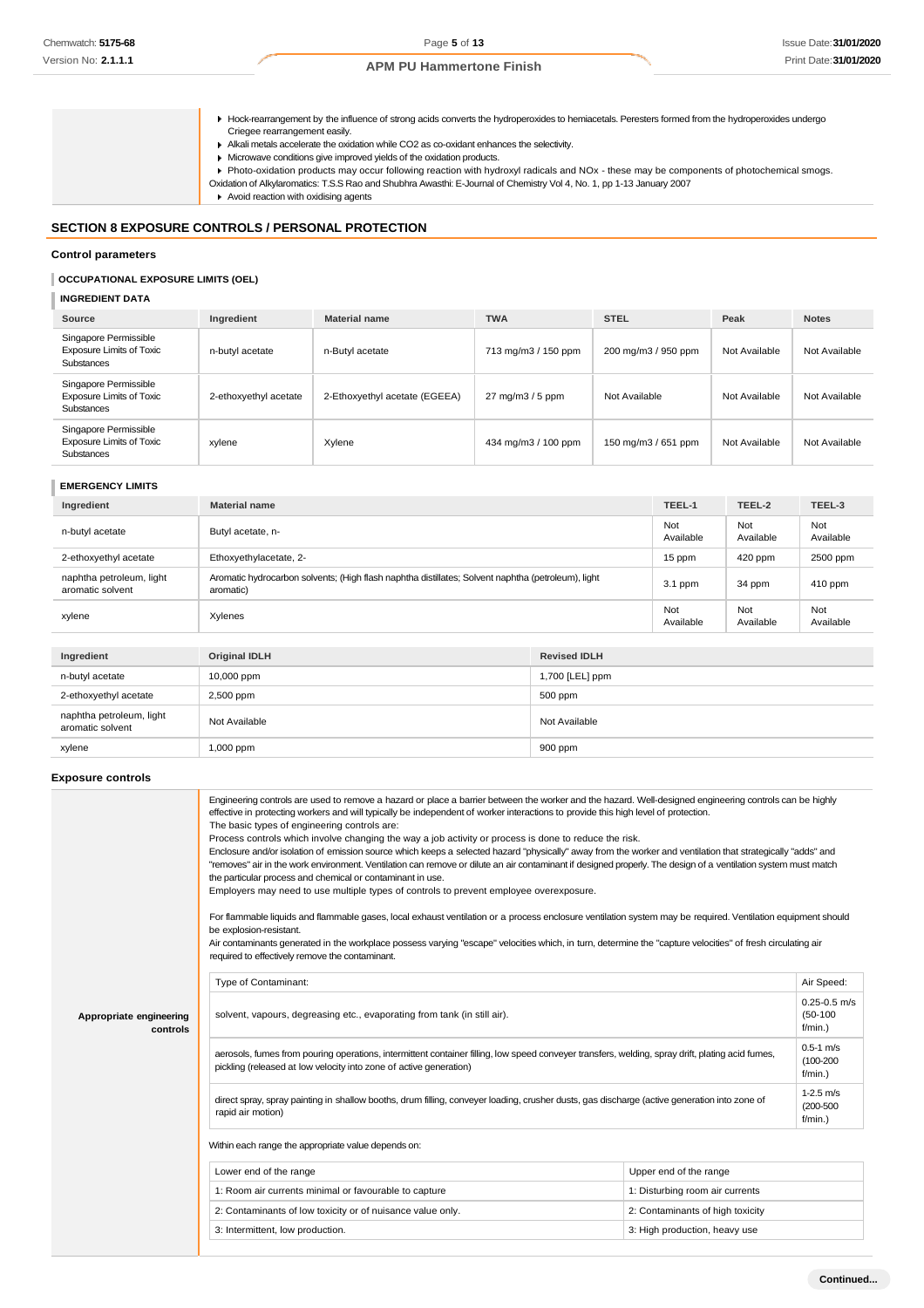|                              | 4: Large hood or large air mass in motion                                                                                                                                                                                                                                                                                                                                                                                                                                                                                                                                                                                                                                                                                                                                                                                                                                                                                                                                                                                                                                                                                                                                                                                                                                                                                                                                                                                                                                                                                                                                                                                                                                                                                                                                                                    | 4: Small hood-local control only |
|------------------------------|--------------------------------------------------------------------------------------------------------------------------------------------------------------------------------------------------------------------------------------------------------------------------------------------------------------------------------------------------------------------------------------------------------------------------------------------------------------------------------------------------------------------------------------------------------------------------------------------------------------------------------------------------------------------------------------------------------------------------------------------------------------------------------------------------------------------------------------------------------------------------------------------------------------------------------------------------------------------------------------------------------------------------------------------------------------------------------------------------------------------------------------------------------------------------------------------------------------------------------------------------------------------------------------------------------------------------------------------------------------------------------------------------------------------------------------------------------------------------------------------------------------------------------------------------------------------------------------------------------------------------------------------------------------------------------------------------------------------------------------------------------------------------------------------------------------|----------------------------------|
|                              | Simple theory shows that air velocity falls rapidly with distance away from the opening of a simple extraction pipe. Velocity generally decreases with the square<br>of distance from the extraction point (in simple cases). Therefore the air speed at the extraction point should be adjusted, accordingly, after reference to<br>distance from the contaminating source. The air velocity at the extraction fan, for example, should be a minimum of 1-2 m/s (200-400 f/min.) for extraction of<br>solvents generated in a tank 2 meters distant from the extraction point. Other mechanical considerations, producing performance deficits within the extraction<br>apparatus, make it essential that theoretical air velocities are multiplied by factors of 10 or more when extraction systems are installed or used.                                                                                                                                                                                                                                                                                                                                                                                                                                                                                                                                                                                                                                                                                                                                                                                                                                                                                                                                                                                 |                                  |
| <b>Personal protection</b>   |                                                                                                                                                                                                                                                                                                                                                                                                                                                                                                                                                                                                                                                                                                                                                                                                                                                                                                                                                                                                                                                                                                                                                                                                                                                                                                                                                                                                                                                                                                                                                                                                                                                                                                                                                                                                              |                                  |
| Eye and face protection      | Safety glasses with side shields<br>Chemical goggles.<br>▶ Contact lenses may pose a special hazard; soft contact lenses may absorb and concentrate irritants. A written policy document, describing the wearing of<br>lenses or restrictions on use, should be created for each workplace or task. This should include a review of lens absorption and adsorption for the class of<br>chemicals in use and an account of injury experience. Medical and first-aid personnel should be trained in their removal and suitable equipment should be<br>readily available. In the event of chemical exposure, begin eye irrigation immediately and remove contact lens as soon as practicable. Lens should be removed<br>at the first signs of eye redness or irritation - lens should be removed in a clean environment only after workers have washed hands thoroughly. [CDC NIOSH<br>Current Intelligence Bulletin 59], [AS/NZS 1336 or national equivalent]                                                                                                                                                                                                                                                                                                                                                                                                                                                                                                                                                                                                                                                                                                                                                                                                                                                  |                                  |
| <b>Skin protection</b>       | See Hand protection below                                                                                                                                                                                                                                                                                                                                                                                                                                                                                                                                                                                                                                                                                                                                                                                                                                                                                                                                                                                                                                                                                                                                                                                                                                                                                                                                                                                                                                                                                                                                                                                                                                                                                                                                                                                    |                                  |
| <b>Hands/feet protection</b> | The selection of suitable gloves does not only depend on the material, but also on further marks of quality which vary from manufacturer to manufacturer. Where<br>the chemical is a preparation of several substances, the resistance of the glove material can not be calculated in advance and has therefore to be checked prior<br>to the application.<br>The exact break through time for substances has to be obtained from the manufacturer of the protective gloves and has to be observed when making a final<br>choice.<br>Suitability and durability of glove type is dependent on usage. Important factors in the selection of gloves include:<br>$\blacktriangleright$ frequency and duration of contact,<br>chemical resistance of glove material,<br>▶ qlove thickness and<br>• dexterity<br>Select gloves tested to a relevant standard (e.g. Europe EN 374, US F739, AS/NZS 2161.1 or national equivalent).<br>▶ When prolonged or frequently repeated contact may occur, a glove with a protection class of 5 or higher (breakthrough time greater than 240 minutes<br>according to EN 374, AS/NZS 2161.10.1 or national equivalent) is recommended.<br>▶ When only brief contact is expected, a glove with a protection class of 3 or higher (breakthrough time greater than 60 minutes according to EN 374, AS/NZS<br>2161.10.1 or national equivalent) is recommended.<br>> Some glove polymer types are less affected by movement and this should be taken into account when considering gloves for long-term use.<br>Contaminated gloves should be replaced.<br>Gloves must only be wom on clean hands. After using gloves, hands should be washed and dried thoroughly. Application of a non-perfumed moisturiser is<br>recommended.<br>▶ Wear chemical protective gloves, e.g. PVC. |                                  |
| <b>Body protection</b>       | See Other protection below                                                                                                                                                                                                                                                                                                                                                                                                                                                                                                                                                                                                                                                                                                                                                                                                                                                                                                                                                                                                                                                                                                                                                                                                                                                                                                                                                                                                                                                                                                                                                                                                                                                                                                                                                                                   |                                  |
| Other protection             | • Overalls.<br>PVC Apron.<br>PVC protective suit may be required if exposure severe.<br>Eyewash unit.<br>Ensure there is ready access to a safety shower.<br>Some plastic personal protective equipment (PPE) (e.g. gloves, aprons, overshoes) are not recommended as they may produce static electricity.<br>For large scale or continuous use wear tight-weave non-static clothing (no metallic fasteners, cuffs or pockets).<br>Non sparking safety or conductive footwear should be considered. Conductive footwear describes a boot or shoe with a sole made from a conductive compound<br>chemically bound to the bottom components, for permanent control to electrically ground the foot an shall dissipate static electricity from the body to reduce the<br>possibility of ignition of volatile compounds. Electrical resistance must range between 0 to 500,000 ohms. Conductive shoes should be stored in lockers close<br>to the room in which they are worn. Personnel who have been issued conductive footwear should not wear them from their place of work to their homes and<br>return.                                                                                                                                                                                                                                                                                                                                                                                                                                                                                                                                                                                                                                                                                                    |                                  |
| <b>Thermal hazards</b>       | Not Available                                                                                                                                                                                                                                                                                                                                                                                                                                                                                                                                                                                                                                                                                                                                                                                                                                                                                                                                                                                                                                                                                                                                                                                                                                                                                                                                                                                                                                                                                                                                                                                                                                                                                                                                                                                                |                                  |

### **Recommended material(s)**

**GLOVE SELECTION INDEX**

Glove selection is based on a modified presentation of the: *"***Forsberg Clothing Performance Index".** The effect(s) of the following substance(s) are taken into account in the *computergenerated* selection: APM PU Hammertone Finish **Material CPI** ##2-ethoxyethyl acetate BUTYL CONTROL CONTROL CONTROL CONTROL CONTROL CONTROL CONTROL CONTROL CONTROL CONTROL CONTROL CONTROL CONTROL CONTROL CONTROL CONTROL CONTROL CONTROL CONTROL CONTROL CONTROL CONTROL CONTROL CONTROL CONTROL CONTROL CONTROL BUTYL/NEOPRENE C HYPALON C NAT+NEOPR+NITRILE C NATURAL RUBBER C NATURAL+NEOPRENE C NEOPRENE C NEOPRENE/NATURAL C

NITRILE COMMUNIST COMMUNIST COMMUNIST COMMUNIST COMMUNIST COMMUNIST COMMUNIST COMMUNIST COMMUNIST COMMUNIST COMMUNIST COMMUNIST COMMUNIST COMMUNIST COMMUNIST COMMUNIST COMMUNIST COMMUNIST COMMUNIST COMMUNIST COMMUNIST COMM

#### **Respiratory protection**

Type A Filter of sufficient capacity. (AS/NZS 1716 & 1715, EN 143:2000 & 149:2001, ANSI Z88 or national equivalent)

Where the concentration of gas/particulates in the breathing zone, approaches or exceeds the "Exposure Standard" (or ES), respiratory protection is required.

Degree of protection varies with both face-piece and Class of filter; the nature of protection varies with Type of filter.

| <b>Required Minimum</b><br><b>Protection Factor</b> | <b>Half-Face</b><br>Respirator | <b>Full-Face</b><br>Respirator | <b>Powered Air</b><br>Respirator |
|-----------------------------------------------------|--------------------------------|--------------------------------|----------------------------------|
| up to $10 \times ES$                                | A-AUS                          |                                | A-PAPR-AUS /<br>Class 1          |
| up to $50 \times ES$                                | -                              | A-AUS / Class 1                |                                  |
| up to $100 \times ES$                               |                                | $A-2$                          | A-PAPR-2 $\land$                 |

#### ^ - Full-face

A(All classes) = Organic vapours, B AUS or B1 = Acid gasses, B2 = Acid gas or hydrogen cyanide(HCN), B3 = Acid gas or hydrogen cyanide(HCN), E = Sulfur dioxide(SO2), G = Agricultural chemicals,  $K =$  Ammonia(NH3), Hg = Mercury, NO = Oxides of nitrogen, MB = Methyl bromide, AX = Low boiling point organic compounds(below 65 degC)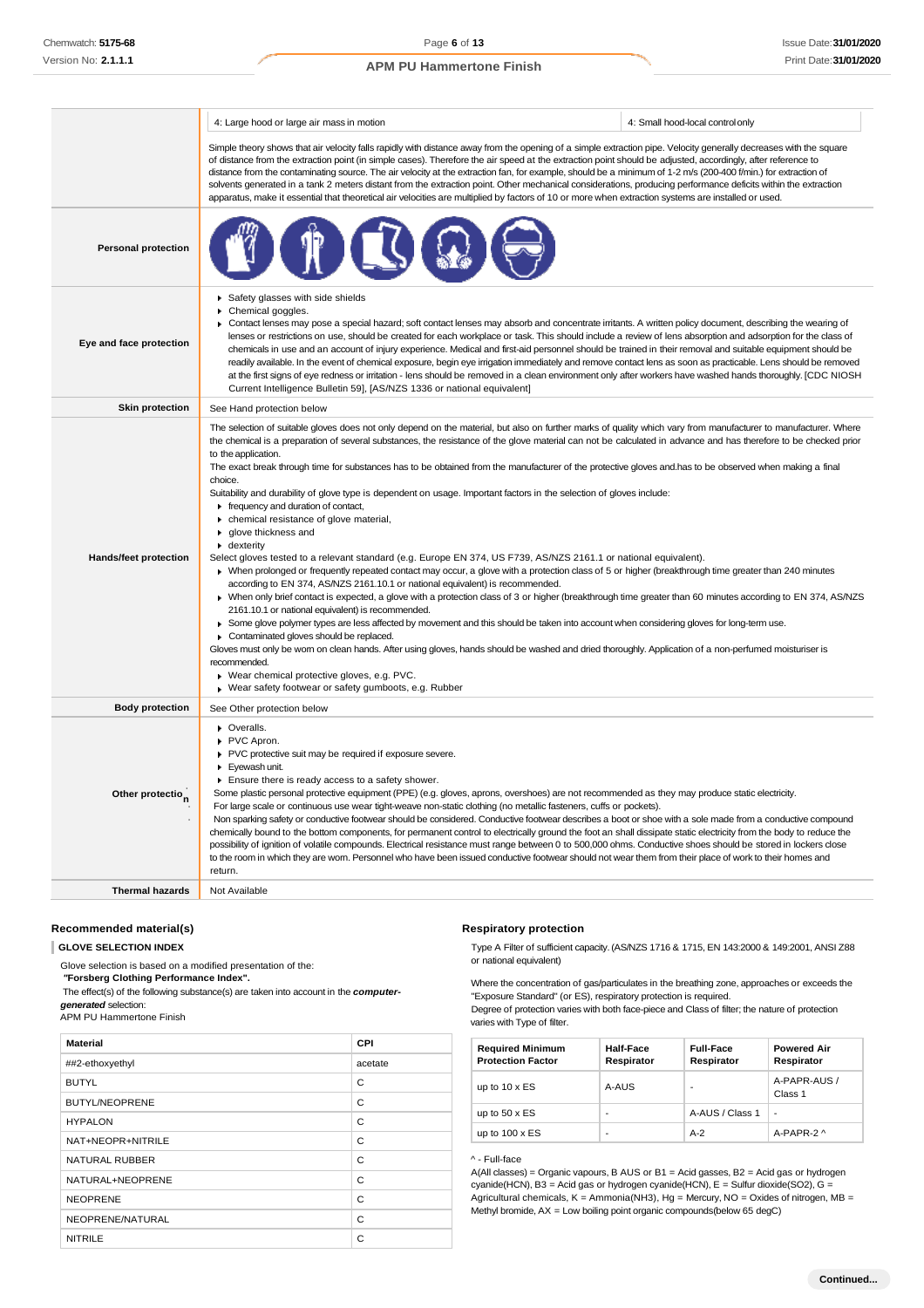| NITRILE+PVC   | C |
|---------------|---|
| <b>PE</b>     | C |
| PE/EVAL/PE    | C |
| <b>PVA</b>    | C |
| <b>PVC</b>    | C |
| PVDC/PE/PVDC  | C |
| SARANEX-23    | C |
| <b>TEFLON</b> | C |
| <b>VITON</b>  | C |
| VITON/BUTYL   | C |

\* CPI - Chemwatch Performance Index

A: Best Selection

B: Satisfactory; may degrade after 4 hours continuous immersion

C: Poor to Dangerous Choice for other than short term immersion

**NOTE**: As a series of factors will influence the actual performance of the glove, a final

selection must be based on detailed observation. -

\* Where the glove is to be used on a short term, casual or infrequent basis, factors such as "feel" or convenience (e.g. disposability), may dictate a choice of gloves which might otherwise be unsuitable following long-term or frequent use. A qualified practitioner should be consulted.

#### **SECTION 9 PHYSICAL AND CHEMICAL PROPERTIES**

### **Information on basic physical and chemical properties**

**Appearance** White flammable liquid; does not mix with water.|Viscosity: 78-80 KU **Physical state** Liquid **Relative density (Water = 1)** 1.26-1.30 **Odour** Not Available **Partition coefficient Partition coefficient n-octanol / water** Not Available **Odour threshold** Not Available **Auto-ignition temperature (°C)** Not Available **pH (as supplied)** Not Applicable **Decomposition temperature** Not Available **Melting point / freezing point** (°C) Not Available **Viscosity (cSt)** Not Available **Viscosity (cSt)** Not Available **Initial boiling point and boiling range (°C)** Not Available **Molecular weight (g/mol)** Not Applicable **boiling range (°C)** Not Applicable **Flash point (°C)** 24 **Taste** Not Available **Evaporation rate** Not Available **Explosive properties** Not Available **Flammability** Flammable. **Communist Example 2 Oxidising properties** Not Available **Upper Explosive Limit (%)** Not Available **Surface Tension (dyn/cm or mN/m)** Not Available **Lower Explosive Limit (%)** Not Available **Volatile Component (%vol)** 50-60 **Vapour pressure (kPa)** Not Available **Gas group** Not Available **Gas group** Not Available **Solubility in water (g/L)** Immiscible **phase a solution (1%)** Not Applicable **Vapour density (Air = 1)** Not Available **VOC g/L** Not Available

# **SECTION 10 STABILITY AND REACTIVITY**

| Reactivity                                 | See section 7                                                                                                                    |
|--------------------------------------------|----------------------------------------------------------------------------------------------------------------------------------|
| <b>Chemical stability</b>                  | Unstable in the presence of incompatible materials.<br>Product is considered stable.<br>Hazardous polymerisation will not occur. |
| Possibility of hazardous<br>reactions      | See section 7                                                                                                                    |
| <b>Conditions to avoid</b>                 | See section 7                                                                                                                    |
| Incompatible materials                     | See section 7                                                                                                                    |
| <b>Hazardous decomposition</b><br>products | See section 5                                                                                                                    |

# **SECTION 11 TOXICOLOGICAL INFORMATION**

#### **Information on toxicological effects**

|                | Inhalation of vapours or aerosols (mists, fumes), generated by the material during the course of normal handling, may be damaging to the health of the<br>individual.                                                       |
|----------------|-----------------------------------------------------------------------------------------------------------------------------------------------------------------------------------------------------------------------------|
| <b>Inhaled</b> | On exposure to mixed trimethylbenzenes, some people may become nervous, tensed, anxious and have difficult breathing. There may be a reduction red blood<br>cells and bleeding abnormalities. There may also be drowsiness. |
|                | Acute effects from inhalation of high vapour concentrations may be chest and nasal irritation with coughing, sneezing, headache and even nausea.                                                                            |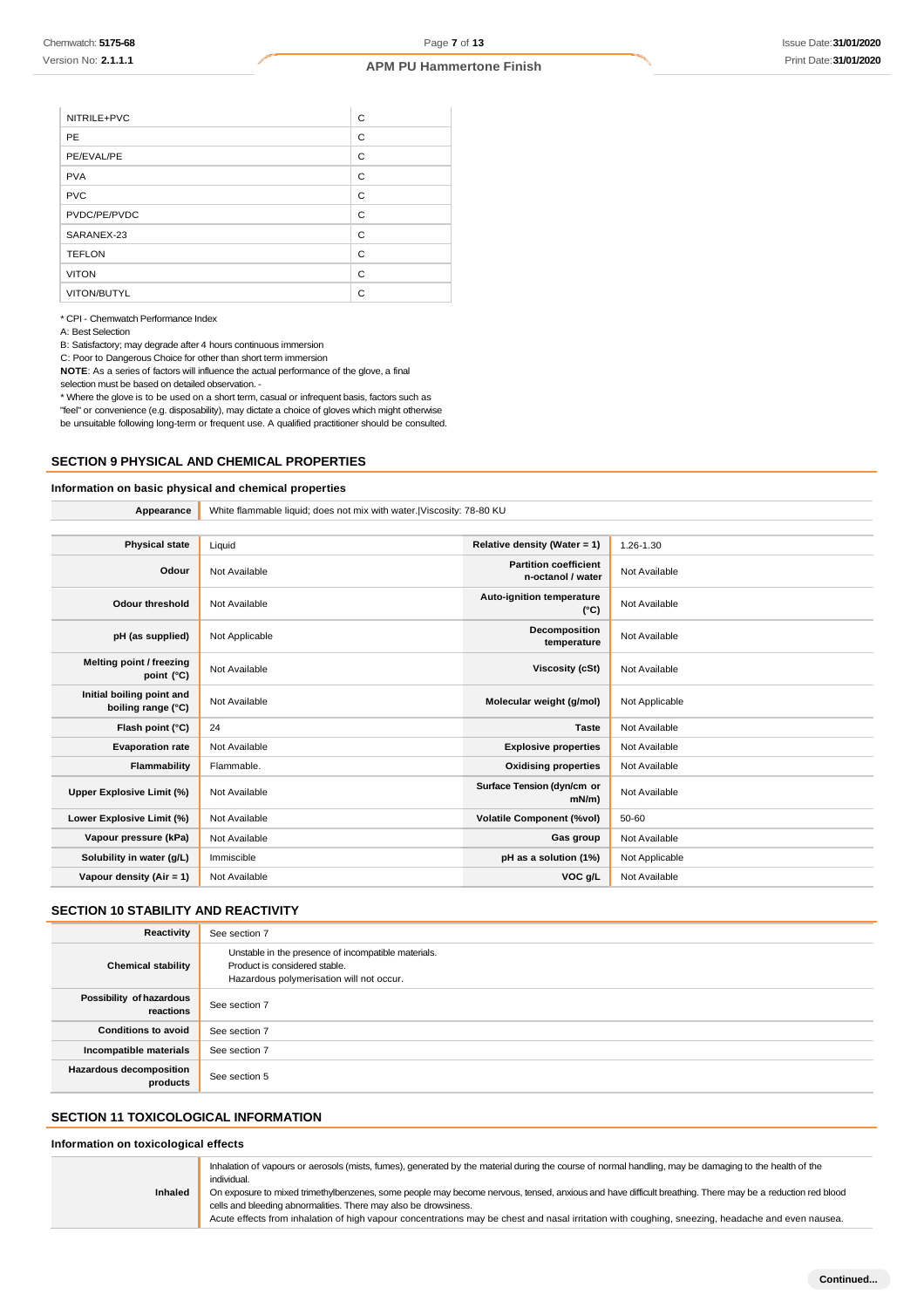| Ingestion           | Swallowing of the liquid may cause aspiration into the lungs with the risk of chemical pneumonitis; serious consequences may result. (ICSC13733)<br>Accidental ingestion of the material may be damaging to the health of the individual.                                                                                                                                                                                                                                                                                                                                       |
|---------------------|---------------------------------------------------------------------------------------------------------------------------------------------------------------------------------------------------------------------------------------------------------------------------------------------------------------------------------------------------------------------------------------------------------------------------------------------------------------------------------------------------------------------------------------------------------------------------------|
| <b>Skin Contact</b> | The liquid may be miscible with fats or oils and may degrease the skin, producing a skin reaction described as non-allergic contact dermatitis. The material is<br>unlikely to produce an irritant dermatitis as described in EC Directives.<br>Open cuts, abraded or irritated skin should not be exposed to this material<br>Entry into the blood-stream, through, for example, cuts, abrasions or lesions, may produce systemic injury with harmful effects. Examine the skin prior to the use<br>of the material and ensure that any external damage is suitably protected. |
| Eye                 | Although the liquid is not thought to be an irritant (as classified by EC Directives), direct contact with the eye may produce transient discomfort characterised<br>by tearing or conjunctival redness (as with windburn).                                                                                                                                                                                                                                                                                                                                                     |
| Chronic             | Ample evidence exists from experimentation that reduced human fertility is directly caused by exposure to the material.<br>Ample evidence exists, from results in experimentation, that developmental disorders are directly caused by human exposure to the material.<br>Substance accumulation, in the human body, may occur and may cause some concern following repeated or long-term occupational exposure.                                                                                                                                                                |

| <b>APM PU Hammertone</b>                           | <b>TOXICITY</b>                                                                                                                                                                                                                                                                                                            | <b>IRRITATION</b>                                                                                                                                   |  |
|----------------------------------------------------|----------------------------------------------------------------------------------------------------------------------------------------------------------------------------------------------------------------------------------------------------------------------------------------------------------------------------|-----------------------------------------------------------------------------------------------------------------------------------------------------|--|
| Finish                                             | Not Available                                                                                                                                                                                                                                                                                                              | Not Available                                                                                                                                       |  |
|                                                    | <b>TOXICITY</b>                                                                                                                                                                                                                                                                                                            | <b>IRRITATION</b>                                                                                                                                   |  |
|                                                    | Dermal (rabbit) LD50: >14080 mg/kg <sup>[1]</sup>                                                                                                                                                                                                                                                                          | * [PPG]                                                                                                                                             |  |
|                                                    | Inhalation (rat) LC50: 2000 ppm/4Hg <sup>[2]</sup>                                                                                                                                                                                                                                                                         | Eye (human): 300 mg                                                                                                                                 |  |
| n-butyl acetate                                    | Inhalation (rat) LC50: 390 ppm/4h <sup>[2]</sup>                                                                                                                                                                                                                                                                           | Eye (rabbit): 20 mg (open)-SEVERE                                                                                                                   |  |
|                                                    | Oral (rat) LD50: 10736 mg/kg[1]                                                                                                                                                                                                                                                                                            | Eye (rabbit): 20 mg/24h - moderate                                                                                                                  |  |
|                                                    |                                                                                                                                                                                                                                                                                                                            | Skin (rabbit): 500 mg/24h-moderate                                                                                                                  |  |
|                                                    | <b>TOXICITY</b>                                                                                                                                                                                                                                                                                                            | <b>IRRITATION</b>                                                                                                                                   |  |
|                                                    | Dermal (rabbit) LD50: 10500 mg/kg <sup>[2]</sup>                                                                                                                                                                                                                                                                           | Dermal (rabbit):420 mg(open)-mild                                                                                                                   |  |
| 2-ethoxyethyl acetate                              | Inhalation (rat) LC50: >1500 ppm/8H <sup>[2]</sup>                                                                                                                                                                                                                                                                         | Eye (rabbit): 40 mg - moderate                                                                                                                      |  |
|                                                    | Inhalation (rat) LC50: 12.1 mg/L/8 hd <sup>[2]</sup>                                                                                                                                                                                                                                                                       |                                                                                                                                                     |  |
|                                                    | Oral (rat) LD50: 2700 mg/kg <sup>[2]</sup>                                                                                                                                                                                                                                                                                 |                                                                                                                                                     |  |
|                                                    | <b>TOXICITY</b>                                                                                                                                                                                                                                                                                                            | <b>IRRITATION</b>                                                                                                                                   |  |
| naphtha petroleum, light                           | Dermal (rabbit) LD50: >1900 mg/kg <sup>[1]</sup>                                                                                                                                                                                                                                                                           | Nil reported                                                                                                                                        |  |
| aromatic solvent                                   | Inhalation (rat) LC50: >3670 ppm/8 h $*$ <sup>[2]</sup>                                                                                                                                                                                                                                                                    |                                                                                                                                                     |  |
|                                                    | Oral (rat) LD50: >4500 mg/kg <sup>[1]</sup>                                                                                                                                                                                                                                                                                |                                                                                                                                                     |  |
|                                                    | <b>TOXICITY</b>                                                                                                                                                                                                                                                                                                            | <b>IRRITATION</b>                                                                                                                                   |  |
|                                                    | Dermal (rabbit) LD50: >1700 mg/kg <sup>[2]</sup>                                                                                                                                                                                                                                                                           | Eye (human): 200 ppm irritant                                                                                                                       |  |
| xylene                                             | Inhalation (rat) LC50: 5000 ppm/4h <sup>[2]</sup>                                                                                                                                                                                                                                                                          | Eye (rabbit): 5 mg/24h SEVERE                                                                                                                       |  |
|                                                    | Oral (rat) LD50: 4300 mg/kgt <sup>[2]</sup>                                                                                                                                                                                                                                                                                | Eye (rabbit): 87 mg mild                                                                                                                            |  |
|                                                    |                                                                                                                                                                                                                                                                                                                            | Skin (rabbit):500 mg/24h moderate                                                                                                                   |  |
| Legend:                                            | 1. Value obtained from Europe ECHA Registered Substances - Acute toxicity 2.* Value obtained from manufacturer's SDS. Unless otherwise specified data                                                                                                                                                                      |                                                                                                                                                     |  |
|                                                    | extracted from RTECS - Register of Toxic Effect of chemical Substances                                                                                                                                                                                                                                                     |                                                                                                                                                     |  |
|                                                    | The material may produce severe irritation to the eye causing pronounced inflammation. Repeated or prolonged exposure to irritants may produce                                                                                                                                                                             |                                                                                                                                                     |  |
| <b>N-BUTYL ACETATE</b>                             | conjunctivitis.<br>The material may cause skin irritation after prolonged or repeated exposure and may produce on contact skin redness, swelling, the production of vesicles,                                                                                                                                              |                                                                                                                                                     |  |
|                                                    | scaling and thickening of the skin.                                                                                                                                                                                                                                                                                        |                                                                                                                                                     |  |
|                                                    | The material may cause skin irritation after prolonged or repeated exposure and may produce on contact skin redness, swelling, the production of vesicles,                                                                                                                                                                 |                                                                                                                                                     |  |
| 2-ETHOXYETHYL ACETATE                              | scaling and thickening of the skin.<br>Exposure to the material for prolonged periods may cause physical defects in the developing embryo (teratogenesis).                                                                                                                                                                 |                                                                                                                                                     |  |
|                                                    |                                                                                                                                                                                                                                                                                                                            |                                                                                                                                                     |  |
|                                                    | For trimethylbenzenes:                                                                                                                                                                                                                                                                                                     |                                                                                                                                                     |  |
|                                                    | Absorption of 1,2,4-trimethylbenzene occurs after oral, inhalation, or dermal exposure. Occupationally, inhalation and dermal exposures are the most<br>important routes of absorption although systemic intoxication from dermal absorption is not likely to occur due to the dermal irritation caused by the             |                                                                                                                                                     |  |
|                                                    | chemical prompting quick removal. Following oral administration of the chemical to rats, 62.6% of the dose was recovered as urinary metabolites<br>indicating substantial absorption . 1,2,4-Trimethylbenzene is lipophilic and may accumulate in fat and fatty tissues. In the blood stream, approximately 85%            |                                                                                                                                                     |  |
|                                                    | of the chemical is bound to red blood cells Metabolism occurs by side-chain oxidation to form alcohols and carboxylic acids which are then conjugated                                                                                                                                                                      |                                                                                                                                                     |  |
| <b>NAPHTHA PETROLEUM,</b><br><b>LIGHT AROMATIC</b> | with glucuronic acid, glycine, or sulfates for urinary excretion. After a single oral dose to rats of 1200 mg/kg, urinary metabolites consisted of<br>approximately 43.2% glycine, 6.6% glucuronic, and 12.9% sulfuric acid conjugates. The two principle metabolites excreted by rabbits after oral                       |                                                                                                                                                     |  |
| <b>SOLVENT</b>                                     | administration of 438 mg/kg/day for 5 days were 2,4-dimethylbenzoic acid and 3,4-dimethylhippuric acid. The major routes of excretion of 1,2,4-trimethyl-<br>benzene are exhalation of parent compound and elimination of urinary metabolites. Half-times for urinary metabolites were reported as 9.5 hours for           |                                                                                                                                                     |  |
|                                                    | glycine, 22.9 hours for glucuronide, and 37.6 hours for sulfuric acid conjugates.                                                                                                                                                                                                                                          |                                                                                                                                                     |  |
|                                                    | Acute Toxicity Direct contact with liquid 1,2,4-trimethylbenzene is irritating to the skin and breathing the vapor is irritating to the respiratory tract causing<br>pneumonitis. Breathing high concentrations of the chemical vapor causes headache, fatigue, and drowsiness. In humans liquid 1,2,4-trimethylbenzene is |                                                                                                                                                     |  |
|                                                    | irritating to the skin and inhalation of vapor causes chemical pneumonitis. High concentrations of vapor (5000-9000 ppm) cause headache, fatigue, and<br>drowsiness. The concentration of 5000 ppm is roughly equivalent to a total of 221 mg/kg assuming a 30 minute exposure period (see end note 1). 2.                 |                                                                                                                                                     |  |
|                                                    |                                                                                                                                                                                                                                                                                                                            | Animals - Mice exposed to 8130-9140 ppm 1,2,4-trimethylbenzene (no duration given) had loss of righting response and loss of reflexes Direct dermal |  |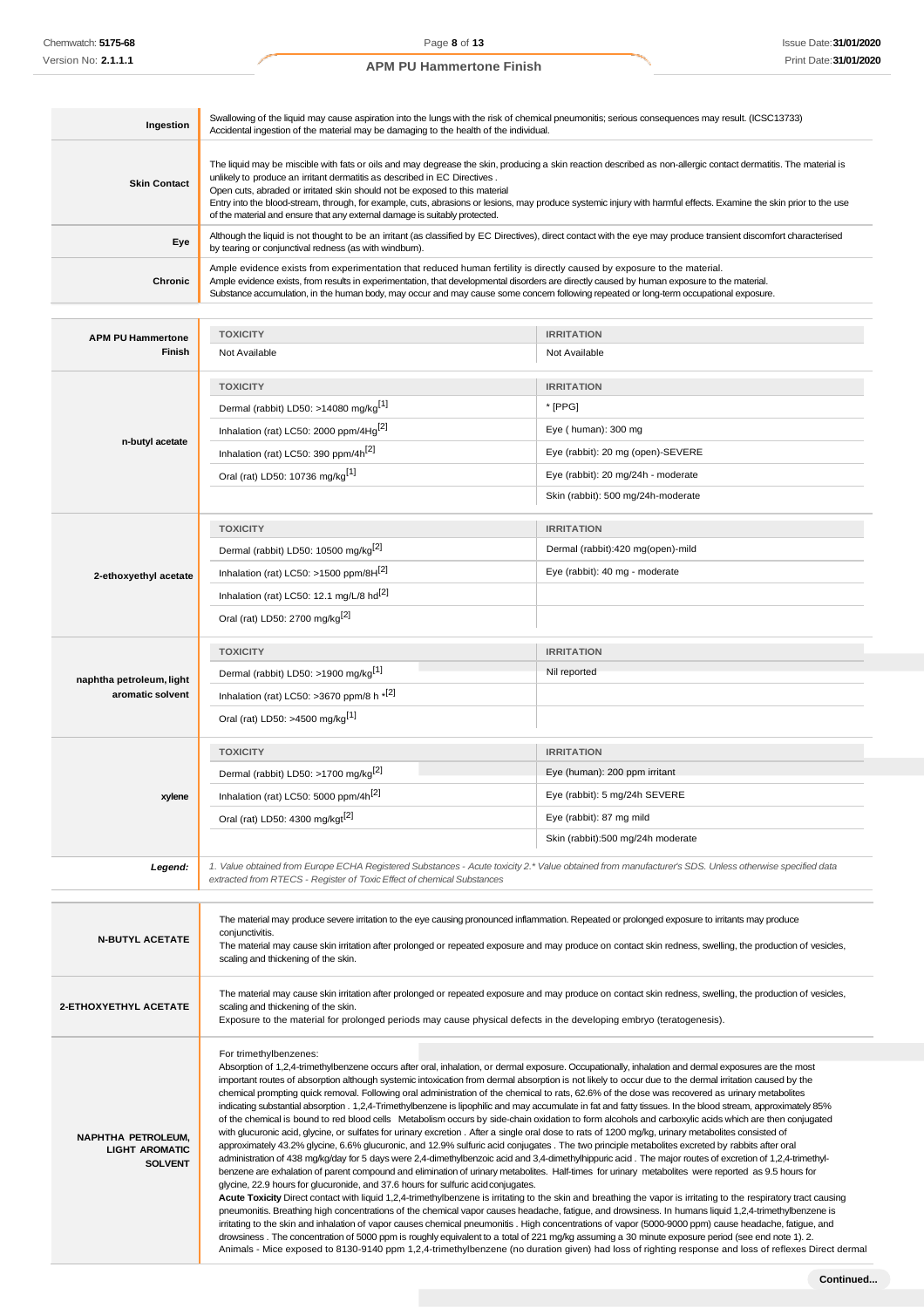contact with the chemical (no species given) causes vasodilation, erythema, and irritation (U.S. EPA ). Seven of 10 rats died after an oral dose of 2.5 mL of a mixture of trimethylbenzenes in olive oil (average dose approximately 4.4 g/kg) . Rats and mice were exposed by inhalation to a coal tar distillate containing about 70% 1,3,5- and 1,2,4-trimethylbenzene; no pathological changes were noted in either species after exposure to 1800-2000 ppm for up to 48 continuous hours, or in rats after 14 exposures of 8 hours each at the same exposure levels . No effects were reported for rats exposed to a mixture of trimethyl- benzenes at 1700 ppm for 10 to 21 days

Neurotoxicity 1,2,4-Trimethylbenzene depresses the central nervous system. Exposure to solvent mixtures containing the chemical causes headache fatigue, nervousness, and drowsiness. Occupationally, workers exposed to a solvent containing 50% 1,2,4-trimethylbenzene had nervousness, headaches, drowsiness, and vertigo (U.S. EPA). Headache, fatigue, and drowsiness were reported for workers exposed (no dose given) to paint thinner containing 80% 1,2,4- and 1,3,5-trimethylbenzenes

Results of the developmental toxicity study indicate that the C9 fraction caused adverse neurological effects at the highest dose (1500 ppm) tested. **Subchronic/Chronic Toxicity** Long-term exposure to solvents containing 1,2,4-trimethylbenzene may cause nervousness, tension, and bronchitis. Painters that worked for several years with a solvent containing 50% 1,2,4- and 30% 1,3,5-trimethylbenzene showed nervousness, tension and anxiety, asthmatic bronchitis, anemia, and alterations in blood clotting; haematological effects may have been due to trace amounts of benzene

Rats given 1,2,4-trimethylbenzene orally at doses of 0.5 or 2.0 g/kg/day, 5 days/week for 4 weeks. All rats exposed to the high dose died and 1 rat in the low dose died (no times given); no other effects were reported. Rats exposed by inhalation to 1700 ppm of a trimethylbenzene isomeric mixture for 4 months had decreased weight gain, lymphopenia andneutrophilia .

**Genotoxicity:** Results of mutagenicity testing, indicate that the C9 fraction does not induce gene mutations in prokaryotes (Salmonella tymphimurium/mammalian microsome assay); or in mammalian cells in culture (in Chinese hamster ovary cells with and without activation). The C9 fraction does not does not induce chromosome mutations in Chinese hamster ovary cells with and without activation; does not induce chromosome aberrations in the bone marrow of Sprague-Dawley rats exposed by inhalation (6 hours/day for 5 days); and does not induce sister chromatid exchange in Chinese hamster ovary cells with and without activation.

**Developmental/Reproductive Toxicity:** A three-generation reproductive study on the C9 fraction was conducted CD rats (30/sex/group) were exposed by inhalation to the C9 fraction at concentrations of 0, 100, 500, or 1500 ppm (0, 100, 500, or 1500 mg/kg/day) for 6 hours/day, 5 days/week. There was evidence of parental and reproductive toxicity at all dose levels. Indicators of parental toxicity included reduced body weights, increased salivation, hunched posture, aggressive behavior, and death. Indicators of adverse reproductive system effects included reduced litter size and reduced pup body weight. The LOEL was 100 ppm; a no-observed-effect level was not established Developmental toxicity, including possible develop- mental neurotoxicity, was evident in rats in a 3-generation reproductivestudy

No effects on fecundity or fertility occurred in rats treated dermally with up to 0.3 mL/rat/day of a mixture of trimethyl- benzenes, 4-6 hours/day, 5 days/week over one generation

For C9 aromatics (typically trimethylbenzenes - TMBs)

#### Acute Toxicity

Acute toxicity studies (oral, dermal and inhalation routes of exposure) have been conducted in rats using various solvent products containing predominantly mixed C9 aromatic hydrocarbons (CAS RN 64742-95-6). Inhalation LC50's range from 6,000 to 10,000 mg/m 3 for C9 aromatic naphtha and 18,000 to 24,000 mg/m3 for 1,2,4 and 1,3,5-TMB, respectively. A rat oral LD50 reported for 1,2,4-TMB is 5 grams/kg bw and a rat dermal LD50 for the C9 aromatic naphtha is >4 ml/kg bw. These data indicate that C9 aromatic solvents show that LD50/LC50 values are greater than limit doses for acute toxicity studies established under OECD test guidelines.

Irritation and Sensitization

Several irritation studies, including skin, eye, and lung/respiratory system, have been conducted on members of the category. The results indicate that C9 aromatic hydrocarbon solvents are mildly to moderately irritating to the skin, minimally irritating to the eye, and have the potential to irritate the respiratory tract and cause depression of respiratory rates in mice. Respiratory irritation is a key endpoint in the current occupational exposure limits established for C9 aromatic hydrocarbon solvents and trimethylbenzenes. No evidence of skin sensitization was identified.

#### Repeated Dose Toxicity

Inhalation: The results from a subchronic (3 month) neurotoxicity study and a one-year chronic study (6 hr/day, 5 days/week) indicate that effects from inhalation exposure to C9 Aromatic Hydrocarbon Solvents on systemic toxicity are slight. A battery of neurotoxicity and neurobehavioral endpoints were evaluated in the 3-month inhalation study on C9 aromatic naphtha tested at concentrations of 0, 101, 452, or 1320 ppm (0, 500, 2,220, or 6,500 mg/m3). In this study, other than a transient weight reduction in the high exposure group (not statistically significant at termination of exposures), no effects were reported on neuropathology or neuro/behavioral parameters. The NOAEL for systemic and/or neurotoxicity was 6,500 mg/m3, the highest concentration ed. In an inhalation study of a commercial blend, rats were exposed to C9 aromatic naphtha concentrations of 0, 96, 198, or 373 ppm (0, 470, 970, 1830 mg/m3) for 6 hr/day, 5 days/week, for 12 months. Liver and kidney weights were increased in the high exposure group but no accompanying histopathology was observed in theseorgans.

The NOAEL was considered to be the high exposure level of 373 ppm, or 1830 mg/m3. In two subchronic rat inhalation studies, both of three months duration, rats were exposed to the individual TMB isomers (1,2,4-and 1,3,5-) to nominal concentrations of 0, 25, 100, or 250 ppm (0, 123, 492, or 1230 mg/m3). Respiratory irritation was observed at 492 (100 ppm) and 1230 mg/m3 (250 ppm) and no systemic toxicity was observed in either study. For both pure isomers, the NOELs are 25 ppm or 123 mg/m3 for respiratory irritation and 250 ppm or 1230 mg/m3 for systemic effects.

Oral: The C9 aromatic naphtha has not been tested via the oral route of exposure. Individual TMB isomers have been evaluated in a series of repeated-dose oral studies ranging from 14 days to 3 months over a wide range of doses. The effects observed in these studies included increased liver and kidney weights, changes in blood chemistry, increased salivation, and decreased weight gain at higher doses. Organ weight changes appeared to be adaptive as they were not accompanied by histopathological effects. Blood changes appeared sporadic and without pattern. One study reported hyaline droplet nephropathy in male rats at the highest dose (1000 mg/kg bw-day), an effect that is often associated with alpha-2mu-globulin-induced nephropathy and not considered relevant to humans. The doses at which effects were detected were 100 mg/kg-bw day or above (an exception was the pilot 14 day oral study - LOAEL 150 mg/kg bw-day - but the follow up three month study had a LOAEL of 600 mg/kg/bw-day with a NOAEL of 200 mg/kg bw-day). Since effects generally were not severe and could be considered adaptive or spurious, oral exposure does not appear to pose a high toxicity hazard for pure trimethylbenzene isomers.

#### Mutagenicity

In vitro genotoxicity testing of a variety of C9 aromatics has been conducted in both bacterial and mammalian cells. In vitro point mutation tests were conducted with Salmonella typhimurium and Escherichia coli bacterial strains, as well as with cultured mammalian cells such as the Chinese hamster cell ovary cells (HGPRT assay) with and without metabolic activation. In addition, several types of in vitro chromosomal aberration tests have been performed (chromosome aberration frequency in Chinese hamster ovary and lung cells, sister chromatid exchange in CHO cells). Results were negative both with and without metabolic activation for all category members. For the supporting chemical 1,2,3-TMB, a single in vitro chromosome aberration test was weakly positive. In in vivo bone marrow cytogenetics test, rats were exposed to C9 aromatic naphtha at concentrations of 0, 153, 471, or 1540 ppm (0, 750, 2,310, or 7,560 mg/m3) 6 hr/day, for 5 days. No evidence of in vivo somatic cell genotoxicity was detected. Based on the cumulative results of these assays, genetic toxicity is unlikely for substances in the C9 Aromatic Hydrocarbon Solvents Category

#### Reproductive and Developmental Toxicity

Results from the three-generation reproduction inhalation study in rats indicate limited effects from C9 aromatic naphtha. In each of three generations (F0, F1 and F2), rats were exposed to High Flash Aromatic Naphtha (CAS RN 64742-95-6) via whole body inhalation at target concentrations of 0, 100, 500, or 1500 ppm (actual mean concentrations throughout the full study period were 0, 103, 495, or 1480 ppm, equivalent to 0, 505, 2430, or 7265 mg/m3 , respectively). In each generation, both sexes were exposed for 10 weeks prior to and two weeks during mating for 6 hrs/day, 5 days/wks. Female rats in the F0, F1, and F2 generation were then exposed during gestation days 0-20 and lactation days 5-21 for 6 hrs/day, 7 days/wk. The age at exposure initiation differed among generations; F0 rats were exposed starting at 9 weeks of age, F1 exposure began at 5-7 weeks, and F2 exposure began at postnatal day (PND) 22. In the F0 and F1 parental generations, 30 rats/sex/group were exposed and mated. However, in the F2 generation, 40/sex/group were initially exposed due to concerns for toxicity, and 30/sex/group were randomly selected for mating, except that all survivors were used at 1480 ppm. F3 litters were not exposed directly and were sacrificed on lactation day 21.

Systemic Effects on Parental Generations:

The F0 males showed statistically and biologically significantly decreased mean body weight by ~15% at 1480 ppm when compared with controls. Seven females died or were sacrificed in extremis at 1480 ppm. The F0 female rats in the 495 ppm exposed group had a 13% decrease in body weight gain when adjusted for initial body weight when compared to controls. The F1 parents at 1480 ppm had statistically significantly decreased mean body weights (by ~13% (females) and 22% (males)), and locomotor activity. F1 parents at 1480 ppm had increased ataxia and mortality (six females). Most F2 parents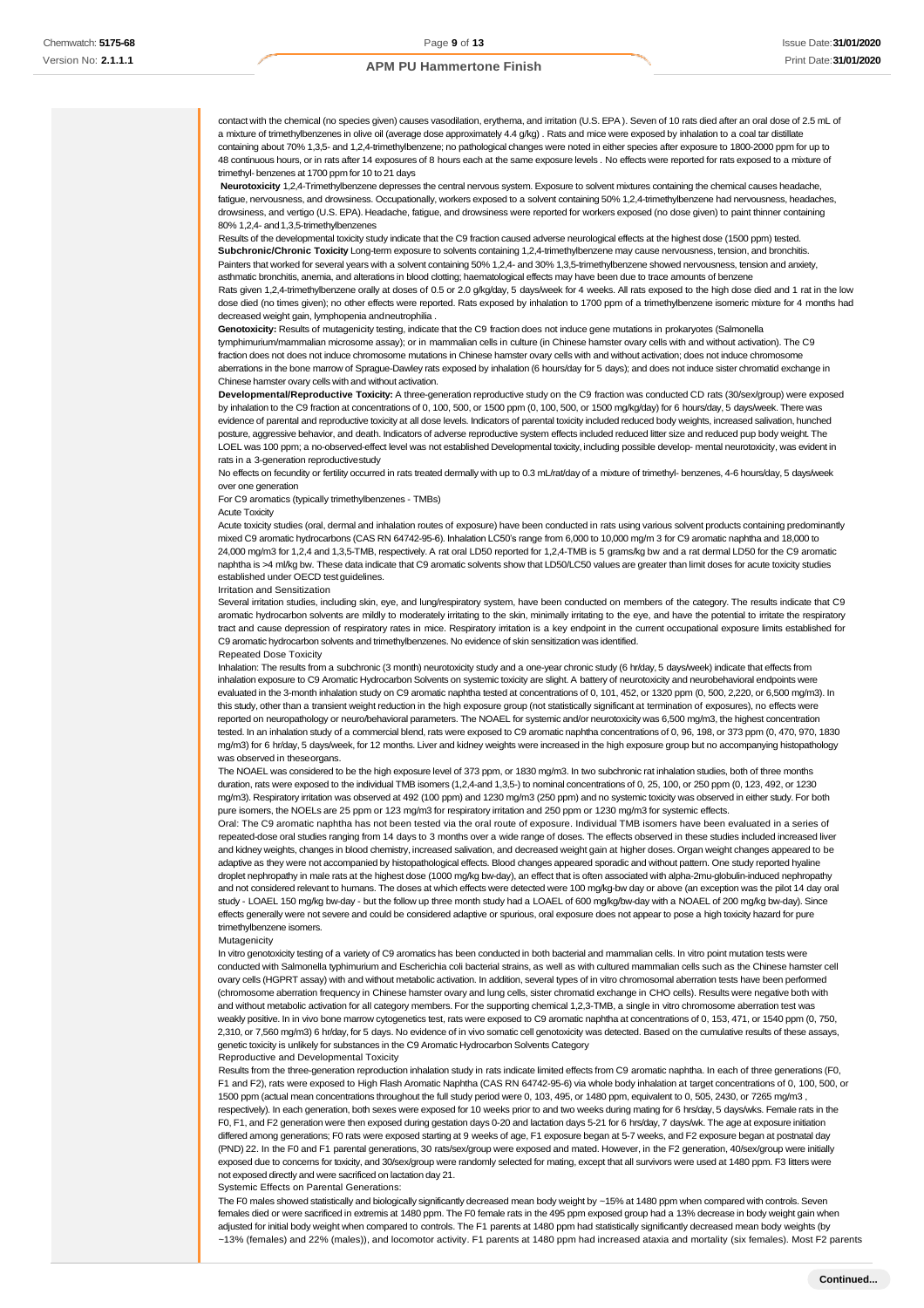|                                  | (70/80) exposed to 1480 ppm died within the first week. The remaining animals survived throughout the rest of the exposure period. At week 4 and<br>continuing through the study, F2 parents at 1480 ppm had statistically significant mean body weights much lower than controls (~33% for males; ~28% for<br>females); body weights at 495 ppm were also reduced significantly (by 13% in males and 15% in females). The male rats in the 495 ppm exposed group<br>had a 12% decrease in body weight gain when adjusted for initial body weight when compared to controls. Based on reduced body weight observed, the<br>overall systemic toxicity LOAEC is 495 ppm (2430 mg/m3).<br>Reproductive Toxicity-Effects on Parental Generations: There were no pathological changes noted in the reproductive organs of any animal of the F0, F1,<br>or F2 generation. No effects were reported on sperm morphology, gestational period, number of implantation sites, or post-implantation loss in any<br>generation. Also, there were no statistically or biologically significant differences in any of the reproductive parameters, including: number of mated<br>females, copulatory index, copulatory interval, number of females delivering a litter, number of females delivering a live litter, or male fertility in the F0 or in<br>the F2 generation. Male fertility was statistically significantly reduced at 1480 ppm in the F1 rats. However, male fertility was not affected in the F0 or in the<br>F2 generations; therefore, the biological significance of this change is unknown and may or may not be attributed to the test substance. No reproductive<br>effects were observed in the F0 or F1 dams exposed to 1480 ppm (7265 mg/m3). Due to excessive mortality at the highest concentration (1480 ppm, only<br>six dams available) in the F2 generation,, a complete evaluation is precluded. However, no clear signs of reproductive toxicity were observed in the F2<br>generation. Therefore, the reproductive NOAEC is considered 495 ppm (2430 mg/m3), which excludes analysis of the highest concentration due to<br>excessive mortality.<br>Developmental Toxicity - Effects on Pups: Because of significant maternal toxicity (including mortality) in dams in all generations at the highest<br>concentration (1480 ppm), effects in offspring at 1480 ppm are not reported here. No significant effects were observed in the F1 and F2 generation<br>offspring at 103 or 495 ppm. However, in F3 offspring, body weights and body weight gain were reduced by ~ 10-11% compared with controls at 495 ppm<br>for approximately a week (PND 14 through 21). Maternal body weight was also depressed by ~ 12% throughout the gestational period compared with<br>controls. The overall developmental LOAEC from this study is 495 ppm (2430 mg/m3) based on the body weights reductions observed in the F3 offspring.<br>Conclusion: No effects on reproductive parameters were observed at any exposure concentration, although a confident assessment of the group exposed at<br>the highest concentration was not possible. A potential developmental effect (reduction in mean pup weight and weight gain) was observed at a<br>concentration that was also associated with matemaltoxicity.<br>Inhalation (rat) TCLo: 1320 ppm/6h/90D-I * [Devoe] |                 |   |
|----------------------------------|-------------------------------------------------------------------------------------------------------------------------------------------------------------------------------------------------------------------------------------------------------------------------------------------------------------------------------------------------------------------------------------------------------------------------------------------------------------------------------------------------------------------------------------------------------------------------------------------------------------------------------------------------------------------------------------------------------------------------------------------------------------------------------------------------------------------------------------------------------------------------------------------------------------------------------------------------------------------------------------------------------------------------------------------------------------------------------------------------------------------------------------------------------------------------------------------------------------------------------------------------------------------------------------------------------------------------------------------------------------------------------------------------------------------------------------------------------------------------------------------------------------------------------------------------------------------------------------------------------------------------------------------------------------------------------------------------------------------------------------------------------------------------------------------------------------------------------------------------------------------------------------------------------------------------------------------------------------------------------------------------------------------------------------------------------------------------------------------------------------------------------------------------------------------------------------------------------------------------------------------------------------------------------------------------------------------------------------------------------------------------------------------------------------------------------------------------------------------------------------------------------------------------------------------------------------------------------------------------------------------------------------------------------------------------------------------------------------------------------------------------------------------------------------------------------------------------------------------------------------------------------------------------------------------------------------------------------------------------------------------------------------------------------------------------------------------------------------------------------------------------------------------------------------------------------------------------------------------------------------------------------------------------------------------------------------------------------------------------------------------------------------|-----------------|---|
| <b>XYLENE</b>                    | The material may produce severe irritation to the eye causing pronounced inflammation. Repeated or prolonged exposure to irritants may produce<br>conjunctivitis.<br>The material may cause skin irritation after prolonged or repeated exposure and may produce on contact skin redness, swelling, the production of vesicles,<br>scaling and thickening of the skin.<br>The substance is classified by IARC as Group 3:<br>NOT classifiable as to its carcinogenicity to humans.<br>Evidence of carcinogenicity may be inadequate or limited in animal testing.<br>Reproductive effector in rats                                                                                                                                                                                                                                                                                                                                                                                                                                                                                                                                                                                                                                                                                                                                                                                                                                                                                                                                                                                                                                                                                                                                                                                                                                                                                                                                                                                                                                                                                                                                                                                                                                                                                                                                                                                                                                                                                                                                                                                                                                                                                                                                                                                                                                                                                                                                                                                                                                                                                                                                                                                                                                                                                                                                                                                  |                 |   |
|                                  | ◎                                                                                                                                                                                                                                                                                                                                                                                                                                                                                                                                                                                                                                                                                                                                                                                                                                                                                                                                                                                                                                                                                                                                                                                                                                                                                                                                                                                                                                                                                                                                                                                                                                                                                                                                                                                                                                                                                                                                                                                                                                                                                                                                                                                                                                                                                                                                                                                                                                                                                                                                                                                                                                                                                                                                                                                                                                                                                                                                                                                                                                                                                                                                                                                                                                                                                                                                                                                   |                 | ◎ |
| <b>Acute Toxicity</b>            |                                                                                                                                                                                                                                                                                                                                                                                                                                                                                                                                                                                                                                                                                                                                                                                                                                                                                                                                                                                                                                                                                                                                                                                                                                                                                                                                                                                                                                                                                                                                                                                                                                                                                                                                                                                                                                                                                                                                                                                                                                                                                                                                                                                                                                                                                                                                                                                                                                                                                                                                                                                                                                                                                                                                                                                                                                                                                                                                                                                                                                                                                                                                                                                                                                                                                                                                                                                     | Carcinogenicity |   |
| <b>Skin Irritation/Corrosion</b> | ⊚                                                                                                                                                                                                                                                                                                                                                                                                                                                                                                                                                                                                                                                                                                                                                                                                                                                                                                                                                                                                                                                                                                                                                                                                                                                                                                                                                                                                                                                                                                                                                                                                                                                                                                                                                                                                                                                                                                                                                                                                                                                                                                                                                                                                                                                                                                                                                                                                                                                                                                                                                                                                                                                                                                                                                                                                                                                                                                                                                                                                                                                                                                                                                                                                                                                                                                                                                                                   | Reproductivity  | ✔ |

| <b>Skin Irritation/Corrosion</b>            | Reproductivity                  | $\checkmark$ |
|---------------------------------------------|---------------------------------|--------------|
| Serious Eye<br>  Damage/Irritation          | <b>STOT - Single Exposure</b>   | ∾            |
| <b>Respiratory or Skin</b><br>sensitisation | <b>STOT - Repeated Exposure</b> | $\circ$      |
| Mutagenicity                                | <b>Aspiration Hazard</b>        | $\circ$      |
|                                             |                                 |              |

*Legend: – Data required to make classificationavailable – Data available but does not fill the criteria for classification*

*– Data Not Available to makeclassification*

# **SECTION 12 ECOLOGICAL INFORMATION**

#### **Toxicity**

Harmful to aquatic organisms, may cause long-term adverse effects in the aquatic environment.

Do NOT allow product to come in contact with surface waters or to intertidal areas below the mean high water mark. Do not contaminate water when cleaning equipment or disposing of equipment wash-waters.

Wastes resulting from use of the product must be disposed of on site or at approved waste sites.

For 1,2,4 - Trimethylbenzene:

Half-life (hr) air: 0.48-16;

Half-life (hr) H2O surface water: 0.24 -672;

Half-life (hr) H2O ground: 336-1344;

Half-life (hr) soil: 168-672; Henry's Pa m3 /mol: 385 -627;

Bioaccumulation: not significant. 1,2,4-Trimethylbenzene is a volatile organic compound (VOC) substance.

Atmospheric Fate: 1,2,4-trimethylbenzene can contribute to the formation of photochemical smog in the presence of other VOCs. Degradation of 1,2,4-trimethylbenzene in the atmosphere occurs by reaction with hydroxyl radicals. Reaction also occurs with ozone but very slowly (half life 8820 days).

Aquatic Fate: 1,2,4-Trimethylbenzene volatilizes rapidly from surface waters with volatilization half-life from a model river calculated to be 3.4 hours. Biodegradation of 1,2,4-trimethylbenzene has been noted in both seawater and ground water. Various strains of Pseudomonas can biodegrade 1,2,4-trimethylbenzene.

Terrestrial Fate: 1,2,4-Trimethylbenzene also volatilizes from soils however; moderate adsorption to soils and sediments may occur. Volatilization is the major route of removal of 1,2,4 trimethylbenzene from soils; although, biodegradation may also occur. Due to the high volatility of the chemical it is unlikely to accumulate in soil or surface water to toxic concentrations. Ecotoxicity: No significant bioaccumulation has been noted. 1,2,4-Trimethylbenzene is moderately toxic to fathead minnow and slightly toxic to dungeness crab. 1,2,4-Trimethylbenzene has moderate acute toxicity to aquatic organisms. No stress was observed in rainbow trout, sea lamprey and Daphnia magna water fleas. The high concentrations required to induce toxicity in laboratory animals are not likely to be reached in the environment.

For Aromatic Substances Series:

Environmental Fate: Large, molecularly complex polycyclic aromatic hydrocarbons, or PAHs, are persistent in the environment longer than smaller PAHs. Atmospheric Fate: PAHs are 'semi-volatile substances" which can move between the atmosphere and the Earth's surface in repeated, temperature-driven cycles of deposition and volatilization.

Terrestrial Fate: BTEX compounds have the potential to move through soil and contaminate ground water, and their vapors are highly flammable and explosive.

Ecotoxicity - Within an aromatic series, acute toxicity increases with increasing alkyl substitution on the aromatic nucleus. The order of most toxic to least in a study using grass shrimp and brown shrimp was dimethylnaphthalenes > methylnaphthalenes >naphthalenes. Anthrcene is a phototoxic PAH. UV light greatly increases the toxicity of anthracene to bluegill sunfish. Biological resources in strong sunlight are at more risk than those that are not. PAHs in general are more frequently associated with chronic risks. For C9 aromatics (typically trimethylbenzene - TMBs)

Chemicals in this category possess properties indicating a hazard for the environment (acute toxicity for fish, invertebrates, and algae from 1 to 10 mg/L). Category members are readily biodegradable, except 1,3,5-trimethylbenzene (CAS RN 108-67-8). Category members are not expected to be bioaccumulative. Environmental Fate:

In the air, category member constituents have the potential to rapidly degrade through indirect photolytic processes mediated primarily by hydroxyl radicals with calculated degradation half-lives ranging from 0.54 to 2.81 days (based on a 12-hour day and a hydroxyl radical concentration of 5x10+5). Aqueous photolysis and hydrolysis will not contribute to the transformation of category chemical constituents in aquatic environments because they are either poorly reactive or not susceptible to these reactions.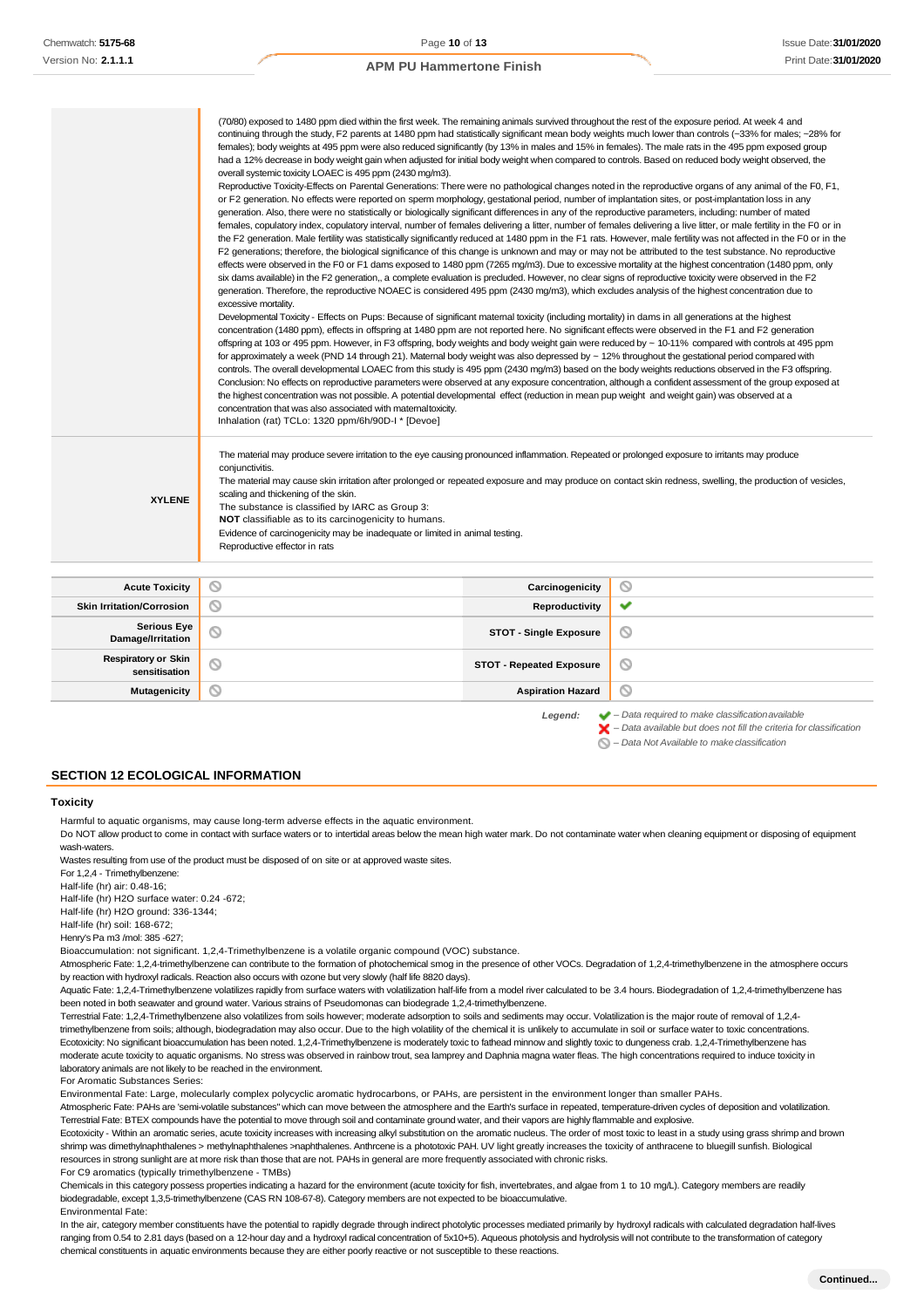Results of the Mackay Level I environmental distribution model show that chemical constituents of C9 Aromatic Hydrocarbon Solvents Category members have the potential to partition to air (96.8 to 98.9 %), with a negligible amount partitioning to water (0.2 to 0.6%) and soil (0.9 to 2.7%). In comparison, Level III modeling indicates that category members partition primarily to soil (66.3 to 79.6%) and water (17.8 to 25.0%) compartments rather than air (2.4 to 8.4%) when an equal emission rate (1000 kg/hr) is assumed to each of the air, water, and soil compartments. When release (1000 kg/hr) is modeled only to either the air, water, or soil compartment, constituents are indicated in the modeling to partition primarily (>94%) to the compartment to which they are emitted as advection and degradation influence constituent concentration in compartments to which constituents are not released. Solvent naphtha, (pet.), light aromatic (CAS RN 64742-95-6), 1,2,4-

trimethylbenzene (CAS RN 95-63-6), and 1-ethyl-3-methylbenzene (CAS RN 620-14-4) were determined to be readily biodegradable based on the studies that used the TG OECD 301F (the latter substance is used to characterize the potential biodegradability of the category member, ethylmethylbenzene (CAS RN 25550-14-5)). These three substances exceed60%

biodegradation in 28 days and met the 10-day window criterion for ready biodegradation. In comparison 1,3,5-trimethylbenzene (CAS RN 108-67-8) was not readily biodegradable. It achieved 42% biodegradation after 28 days and 60% biodegradation after 39 days. The result for the multi-constituent substance (CAS RN 64742-95-6), a UVCB, characterizes the biodegradability of that substance as a whole, but it does not suggest that each constituent is equally biodegradable. As with all ready biodegradation test guidelines, the test system and study design used with these substances (OECD TG 301F) is not capable of distinguishing the relative contribution of the substances' constituents to the total biodegradation measured.

Based on Henry's Law constants (HLCs) representing a potential to volatilize from water that range from 590 to 1000 Pa-m3/mole, the potential to volatilize from surface waters for chemicals in the C9 Aromatic Hydrocarbon Solvents Category is expected to be high.

Based on the measured bioconcentration factors that range from 23 to 342 for 1,2,4-trimethylbenzene and 1,3,5-trimethylbenzene, the category members are not expected to be bioaccumulative. **Ecotoxicity** 

Acute toxicity values used to characterize this category for fish (LL50; LC50) and invertebrates (EL50; EC50) range from 3.5 to 9.2 mg/L, based on measured data. For algae, one study for a category member (CAS RN 64742-95-6) resulted in a 72-hr EC50 of 2.4 mg/L (biomass) and 2.7 mg/L (growth rate) based on measured concentrations.

The algal 72-hour NOEC (no observed effect concentration) for biomass and growth rate is 1.3 mg/L, based on mean measured concentrations. A 21-day Daphnia magna reproduction study with 1,3,5-trimethylbenzene (CAS RN 108-67-8) resulted in a NOEC value of 0.4 mg/L, based on a minimum measured value.

**DO NOT** discharge into sewer or waterways.

#### **Persistence and degradability**

| Ingredient            | Persistence: Water/Soil       | Persistence: Air              |
|-----------------------|-------------------------------|-------------------------------|
| n-butyl acetate       | LOW                           | LOW                           |
| 2-ethoxyethyl acetate | LOW                           | LOW                           |
| xylene                | $HIGH$ (Half-life = 360 days) | LOW (Half-life $= 1.83$ days) |

#### **Bioaccumulative potential**

| Ingredient            | <b>Bioaccumulation</b>   |
|-----------------------|--------------------------|
| n-butyl acetate       | LOW (BCF = $14$ )        |
| 2-ethoxyethyl acetate | LOW (LogKOW = $0.5898$ ) |
| xylene                | $MEDIUM (BCF = 740)$     |

#### **Mobility in soil**

| Ingredient            | <b>Mobility</b>        |
|-----------------------|------------------------|
| n-butyl acetate       | LOW (KOC = $20.86$ )   |
| 2-ethoxyethyl acetate | $MEDIUM (KOC = 2.093)$ |

# **SECTION 13 DISPOSAL CONSIDERATIONS**

| Waste treatment methods                |                                                                                                                                                                                                                                                                                                                                                                                                                                                                                                                                                                                                                                                                                                                                                                                                                                                                                                                                                                                                                                                                                                                                                                                                                                                                                                                                                                                                                                                                                                                                                                                                                                                                                                                                                                                                                                                                                                                                                                                                                                                                                                                                                                                                                                                                           |
|----------------------------------------|---------------------------------------------------------------------------------------------------------------------------------------------------------------------------------------------------------------------------------------------------------------------------------------------------------------------------------------------------------------------------------------------------------------------------------------------------------------------------------------------------------------------------------------------------------------------------------------------------------------------------------------------------------------------------------------------------------------------------------------------------------------------------------------------------------------------------------------------------------------------------------------------------------------------------------------------------------------------------------------------------------------------------------------------------------------------------------------------------------------------------------------------------------------------------------------------------------------------------------------------------------------------------------------------------------------------------------------------------------------------------------------------------------------------------------------------------------------------------------------------------------------------------------------------------------------------------------------------------------------------------------------------------------------------------------------------------------------------------------------------------------------------------------------------------------------------------------------------------------------------------------------------------------------------------------------------------------------------------------------------------------------------------------------------------------------------------------------------------------------------------------------------------------------------------------------------------------------------------------------------------------------------------|
| <b>Product / Packaging</b><br>disposal | Containers may still present a chemical hazard/ danger when empty.<br>Return to supplier for reuse/ recycling if possible.<br>Otherwise:<br>If container can not be cleaned sufficiently well to ensure that residuals do not remain or if the container cannot be used to store the same product, then<br>puncture containers, to prevent re-use, and bury at an authorised landfill.<br>▶ Where possible retain label warnings and MSDS and observe all notices pertaining to the product.<br>Legislation addressing waste disposal requirements may differ by country, state and/ or territory. Each user must refer to laws operating in their area. In some<br>areas, certain wastes must be tracked.<br>A Hierarchy of Controls seems to be common - the user should investigate:<br>• Reduction<br>$\blacktriangleright$ Reuse<br>$\blacktriangleright$ Recycling<br>Disposal (if all else fails)<br>This material may be recycled if unused, or if it has not been contaminated so as to make it unsuitable for its intended use. If it has been contaminated, it may be<br>possible to reclaim the product by filtration, distillation or some other means. Shelf life considerations should also be applied in making decisions of this type.<br>Note that properties of a material may change in use, and recycling or reuse may not always be appropriate.<br>DO NOT allow wash water from cleaning or process equipment to enter drains.<br>It may be necessary to collect all wash water for treatment before disposal.<br>In all cases disposal to sewer may be subject to local laws and regulations and these should be considered first.<br>• Where in doubt contact the responsible authority.<br>Recycle wherever possible.<br>• Consult manufacturer for recycling options or consult local or regional waste management authority for disposal if no suitable treatment or disposal facility<br>can be identified.<br>▶ Dispose of by: burial in a land-fill specifically licenced to accept chemical and / or pharmaceutical wastes or Incineration in a licenced apparatus (after<br>admixture with suitable combustible material).<br>• Decontaminate empty containers. Observe all label safeguards until containers are cleaned and destroyed. |
|                                        |                                                                                                                                                                                                                                                                                                                                                                                                                                                                                                                                                                                                                                                                                                                                                                                                                                                                                                                                                                                                                                                                                                                                                                                                                                                                                                                                                                                                                                                                                                                                                                                                                                                                                                                                                                                                                                                                                                                                                                                                                                                                                                                                                                                                                                                                           |

# **SECTION 14 TRANSPORT INFORMATION**

# **Labels Required**

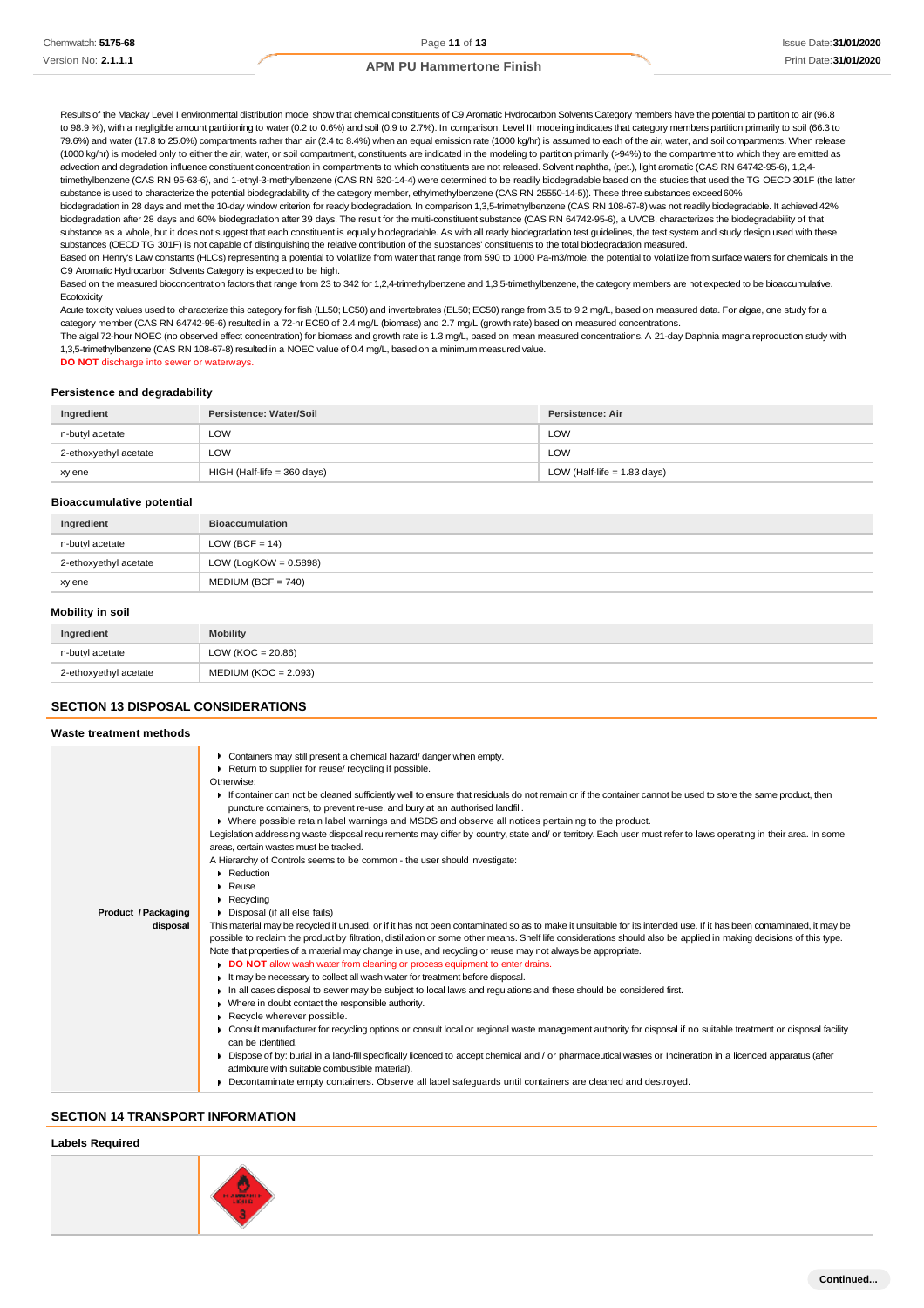**Marine Pollutant** NO

| Land transport (UN)          |                                                                                                                                                                                               |
|------------------------------|-----------------------------------------------------------------------------------------------------------------------------------------------------------------------------------------------|
| <b>UN number</b>             | 1263                                                                                                                                                                                          |
| Packing group                | Ш                                                                                                                                                                                             |
| UN proper shipping name      | PAINT (including paint, lacquer, enamel, stain, shellac, varnish, polish, liquid filler and liquid lacquer base) or PAINT RELATED MATERIAL (including paint<br>thinning or reducing compound) |
| <b>Environmental hazard</b>  | No relevant data                                                                                                                                                                              |
| Transport hazard class(es)   | Class<br>$\frac{1}{2}$ 3<br>Subrisk<br>Not Applicable                                                                                                                                         |
| Special precautions for user | Special provisions<br>163;223;367<br>5L<br>Limited quantity                                                                                                                                   |

### **Air transport (ICAO-IATA / DGR)**

| <b>UN number</b>             | 1263                                                                                                                                                                                         |                                                                                                             |                                                         |  |
|------------------------------|----------------------------------------------------------------------------------------------------------------------------------------------------------------------------------------------|-------------------------------------------------------------------------------------------------------------|---------------------------------------------------------|--|
| Packing group                | Ш                                                                                                                                                                                            |                                                                                                             |                                                         |  |
| UN proper shipping name      | Paint (including paint, lacquer, enamel, stain, shellac, varnish, polish, liquid filler and liquid lacquer base); Paint related material (including paint thinning or<br>reducing compounds) |                                                                                                             |                                                         |  |
| <b>Environmental hazard</b>  | No relevant data                                                                                                                                                                             |                                                                                                             |                                                         |  |
| Transport hazard class(es)   | <b>ICAO/IATA Class</b><br>ICAO / IATA Subrisk<br><b>ERG Code</b>                                                                                                                             | 3<br>Not Applicable<br>3L                                                                                   |                                                         |  |
| Special precautions for user | Special provisions<br>Cargo Only Packing Instructions<br>Cargo Only Maximum Qty / Pack<br>Passenger and Cargo Packing Instructions<br>Passenger and Cargo Maximum Qty / Pack                 | Passenger and Cargo Limited Quantity Packing Instructions<br>Passenger and Cargo Limited Maximum Qty / Pack | A3 A72 A192<br>366<br>220L<br>355<br>60L<br>Y344<br>10L |  |

# **Sea transport (IMDG-Code / GGVSee)**

| <b>UN number</b>             | 1263                                                                                                                                                                                          |  |  |
|------------------------------|-----------------------------------------------------------------------------------------------------------------------------------------------------------------------------------------------|--|--|
| Packing group                | Ш                                                                                                                                                                                             |  |  |
| UN proper shipping name      | PAINT (including paint, lacquer, enamel, stain, shellac, varnish, polish, liquid filler and liquid lacquer base) or PAINT RELATED MATERIAL (including paint<br>thinning or reducing compound) |  |  |
| <b>Environmental hazard</b>  | Not Applicable                                                                                                                                                                                |  |  |
| Transport hazard class(es)   | <b>IMDG Class</b><br><b>IMDG Subrisk</b><br>Not Applicable                                                                                                                                    |  |  |
| Special precautions for user | $F-E$ , S-E<br><b>EMS Number</b><br>Special provisions<br>163 223 955<br><b>Limited Quantities</b><br>5 L                                                                                     |  |  |

# **Transport in bulk according to Annex II of MARPOL 73 / 78 and the IBC code**

| Source                                                                                | Ingredient                                | <b>Pollution Category</b> |
|---------------------------------------------------------------------------------------|-------------------------------------------|---------------------------|
| IMO MARPOL 73/78 (Annex<br>II) - List of Noxious Liquid<br>Substances Carried in Bulk | n-butyl acetate                           | Υ                         |
| IMO MARPOL 73/78 (Annex<br>II) - List of Noxious Liquid<br>Substances Carried in Bulk | 2-ethoxyethyl acetate                     | $\checkmark$              |
| IMO MARPOL 73/78 (Annex<br>II) - List of Noxious Liquid<br>Substances Carried in Bulk | naphtha petroleum, light aromatic solvent | $\check{}$                |
| IMO MARPOL 73/78 (Annex<br>II) - List of Noxious Liquid<br>Substances Carried in Bulk | xylene                                    | Y                         |

# **SECTION 15 REGULATORY INFORMATION**